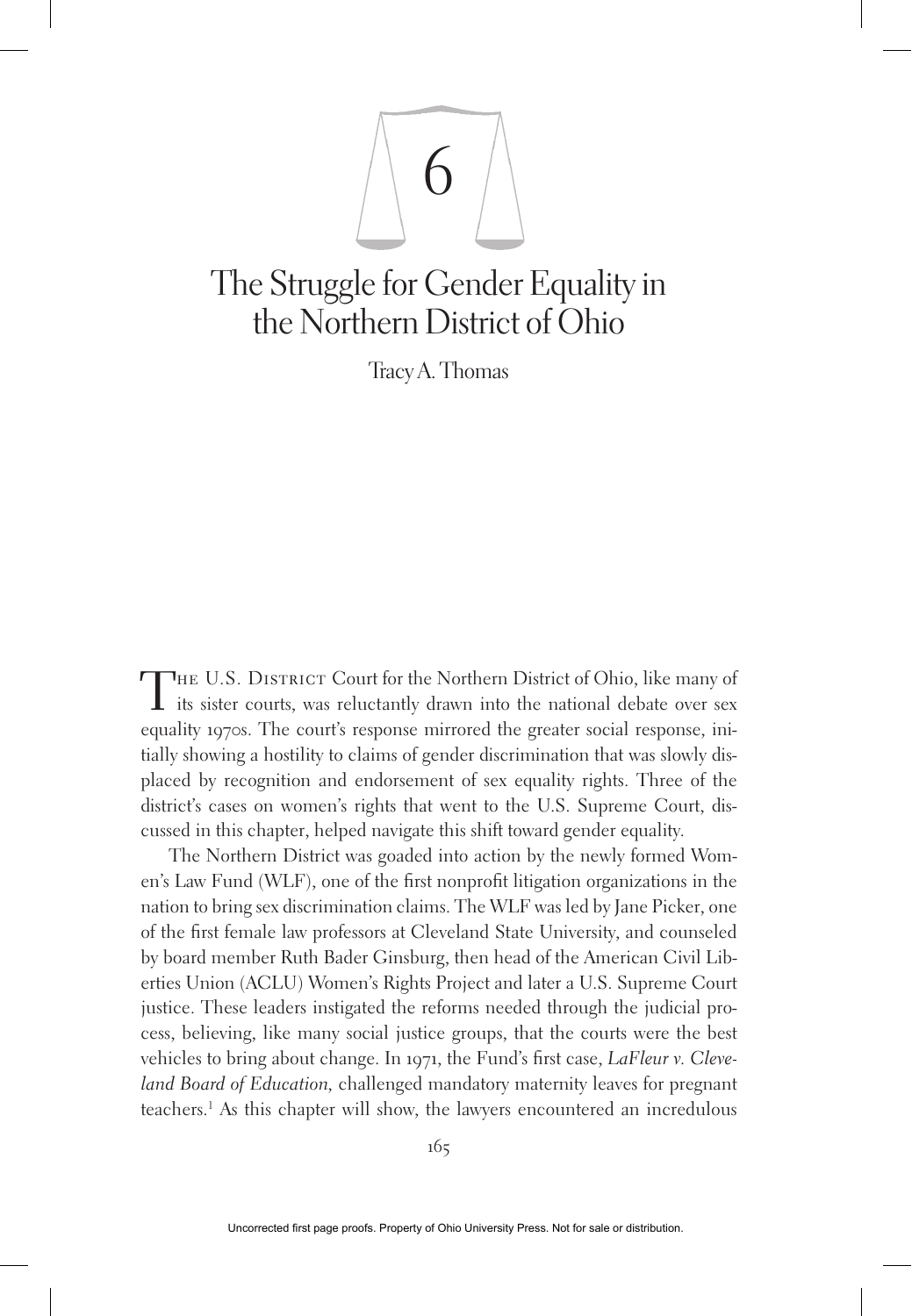court and resistance from the community as they took on deeply embedded notions of the proper role of women in the workplace and family.

The community backlash continued as advocates sought to protect a woman's right to bodily autonomy and abortion. In 1973, the Supreme Court legalized abortion in *Roe v. Wade.*<sup>2</sup> The *Roe* Court recognized a fundamental privacy right to choose abortion, free from governmental interference in the first trimester, but new regulations continued to circumscribe abortion. Two major abortion regulation cases came before the Northern District on their way to the Supreme Court: *Akron Center for Reproductive Health v. City of Akron* and *Akron Center for Reproductive Health v. Rosen.*<sup>3</sup> The Northern District wrestled with the legality of highly detailed regulations designed to discourage abortion, first upholding them in part but later invalidating the laws. The Supreme Court overruled the lower courts in both cases. Although the district courts had carefully tried to fit the cases within constitutional parameters, they had not predicted the Supreme Court's changing standards.

These three cases from Ohio together offer a snapshot of the larger societal change for women's rights. The nascent women's movement in the courts proceeded initially along dual fronts of employment and abortion. The Northern District cases show the tensions and commonalities between these approaches and exemplify the development of broad-scale gender litigation across the nation.

# A Reluctant Agent of Change

In April 1971, the Northern District of Ohio was confronted with one of its earliest cases of sex discrimination. In *LaFleur v. Cleveland Board of Education,* Jo Carol LaFleur, a junior high teacher at an all-black inner-city school in Cleveland, challenged the board's policy of requiring unpaid maternity leave for all married female teachers who were more than four months pregnant. The rule also prohibited a teacher from returning to her job prior to the first school term after her child was three months old, and it did not guarantee her a position, but only a priority for any vacancy. These maternity policies were part of the long history of discrimination by schools against women, which forced married and then pregnant women to resign their jobs.4

The Cleveland maternity leave policy enacted in 1952 was passed because male administrators thought that it was inappropriate for schoolchildren to see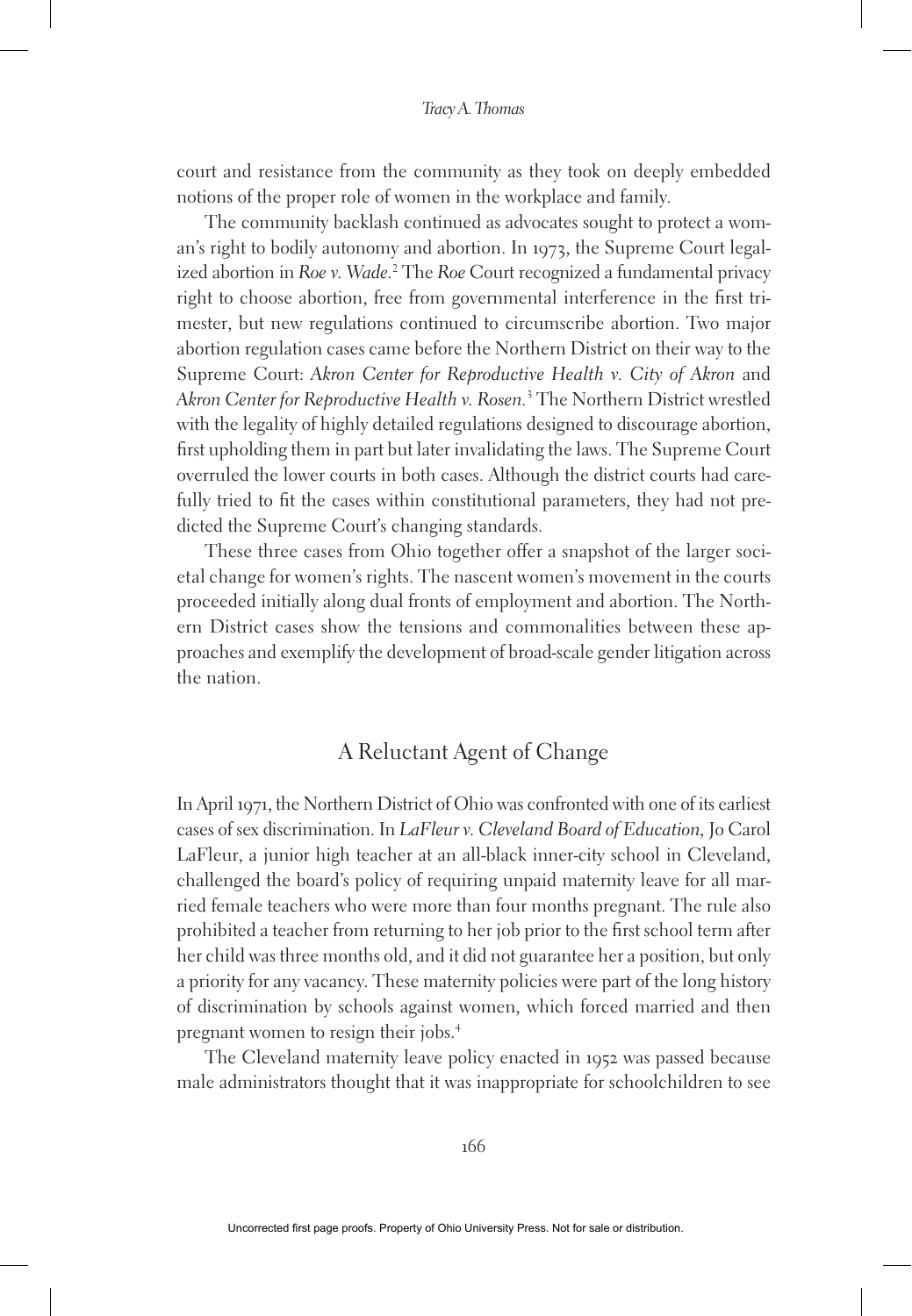a pregnant woman and confront the obvious implications of sexuality. As testimony would show, the policy was motivated by school officials' desire to save a noticeably pregnant woman from embarrassment in the form of giggling schoolchildren and their comments such as "my teacher swallowed a watermelon," and to protect students from the sight of a conspicuously pregnant woman.5 But the board rationalized its policy during the *LaFleur* litigation as being important to protecting the health of the woman and baby and to providing continuity of instruction for the children. The school superintendent who drafted the original regulation believed that women should stay home with their children after giving birth: "I am a strong believer that young children ought to have the mother there to take tender care of the babies." Many of America's problems, he suggested, stemmed from working mothers who neglected their infants.<sup>6</sup>

LaFleur thought the policy was "archaic and silly" and refused to quit her job. She believed that since her baby was due in July, leaving at the end of the semester better served continuity of instruction rather than leaving abruptly in mid-March as the principal insisted. (LaFleur had refused to tell the principal her due date, so he was guessing as to the four-month point.) Furthermore, students who were pregnant were allowed to attend school throughout their pregnancies, and LaFleur taught some of these pregnant students in a transition class for girls who were at risk for dropping out of school. The idealistic LaFleur had wanted to teach these students out of her emerging sense of social justice, utilizing the specialized training she received in "ghetto teaching" in a master of teaching program she completed at John Carroll University. She thought that she could serve as a good role model for her students, being a married woman who was taking care of herself and her baby during pregnancy. The principal disagreed, and tempers flared as he forced LaFleur out by completing the leave forms for her.7

If was difficult for LaFleur to find a lawyer to take her case. She filed a grievance with the teacher's union, but the union representative told her to "just go home and have your baby." She tried the Cleveland branch of the ACLU, but it turned down her case, saying it was "a loser." The organization was instead focusing its litigation efforts on cases for male students challenging school bans on beards as a denial of fundamental rights.8 Desperate, LaFleur called the library at the *Cleveland Plain Dealer* looking for the name of a "women's lib" group. The newspaper librarian gave her several numbers, including that for the Women's Equity Action League (WEAL), through which she reached volunteer attorney Jane Picker.<sup>9</sup>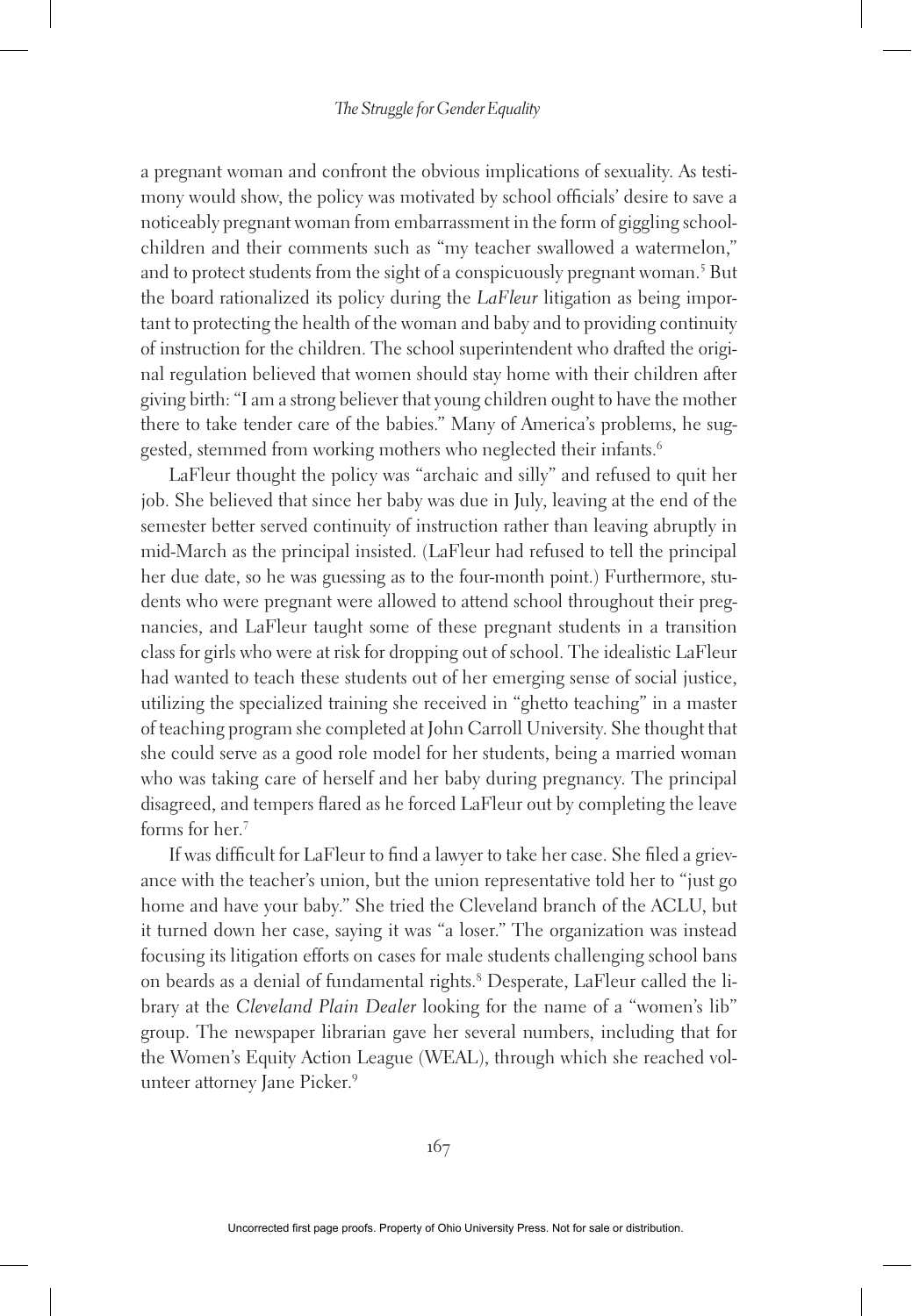WEAL was founded in Cleveland in 1968 and later headquartered in Washington, D.C., until it disbanded in 1989. It was formed as a small spin-off from the National Organization of Women (NOW) by more conservative feminists wishing to avoid issues of abortion and sexuality. Its founder, Dr. Elizabeth Boyer, explained: "There's a great difference between the women's liberation movement and the women's rights movement which WEAL represents."10 WEAL believed that the abortion issue would discredit the emerging feminist movement and "feminist respectability." Instead, the group focused its agenda on the advancement of opportunities for women in education and employment, including monitoring implementation and enforcement of Title IX of the 1972 Education Act Amendments regarding equal opportunity for women in education and sports.<sup>11</sup>

Picker became a WEAL volunteer attorney when she moved to Cleveland in the fall of 1970. A Yale Law School graduate, she relocated to Cleveland when her husband, Sidney, was hired as a visiting professor at Case Western Reserve School of Law. When Sidney was offered a permanent position in December 1970, Picker began to look for a job but found it extraordinarily difficult to find a firm willing to hire a woman. Such resistance led her to conclude that Cleveland was "the most conservative city" she had ever seen. She had been raised in the East, lived abroad in Bangkok and Australia, and worked in Washington, D.C., and never before had she been aware of being discriminated against as a woman as she was in Cleveland. Squire, Sanders & Dempsey eventually hired her as the firm's first female lawyer to work as an attorney. (Two other female lawyers worked at the firm, one as a law librarian and one as a secretary.) However, the firm denied her the opportunity to litigate cases as she desired and instead relegated her to "public law" and backroom research. When the call came from LaFleur in early 1971, Picker was conflicted out of the case because the firm and her partner Charles Clarke represented the defendant, the Cleveland School Board.

Another WEAL volunteer, Carol Agin, tried the case. But Picker handled all of the research and wrote the briefs. It was her idea to plead the case under 42 U.S.C. § 1983 as a federal claim for constitutional violations of civil rights. Picker had been sent to the Cleveland law library on an assignment from the firm. While there, she began flipping through the federal employment reporters and read the many cases of successful race discrimination litigation under section 1983. She thought that the same approach should work for sex, and she used the general contours of the Fourteenth Amendment to frame the legal issues in *LaFleur.*<sup>12</sup>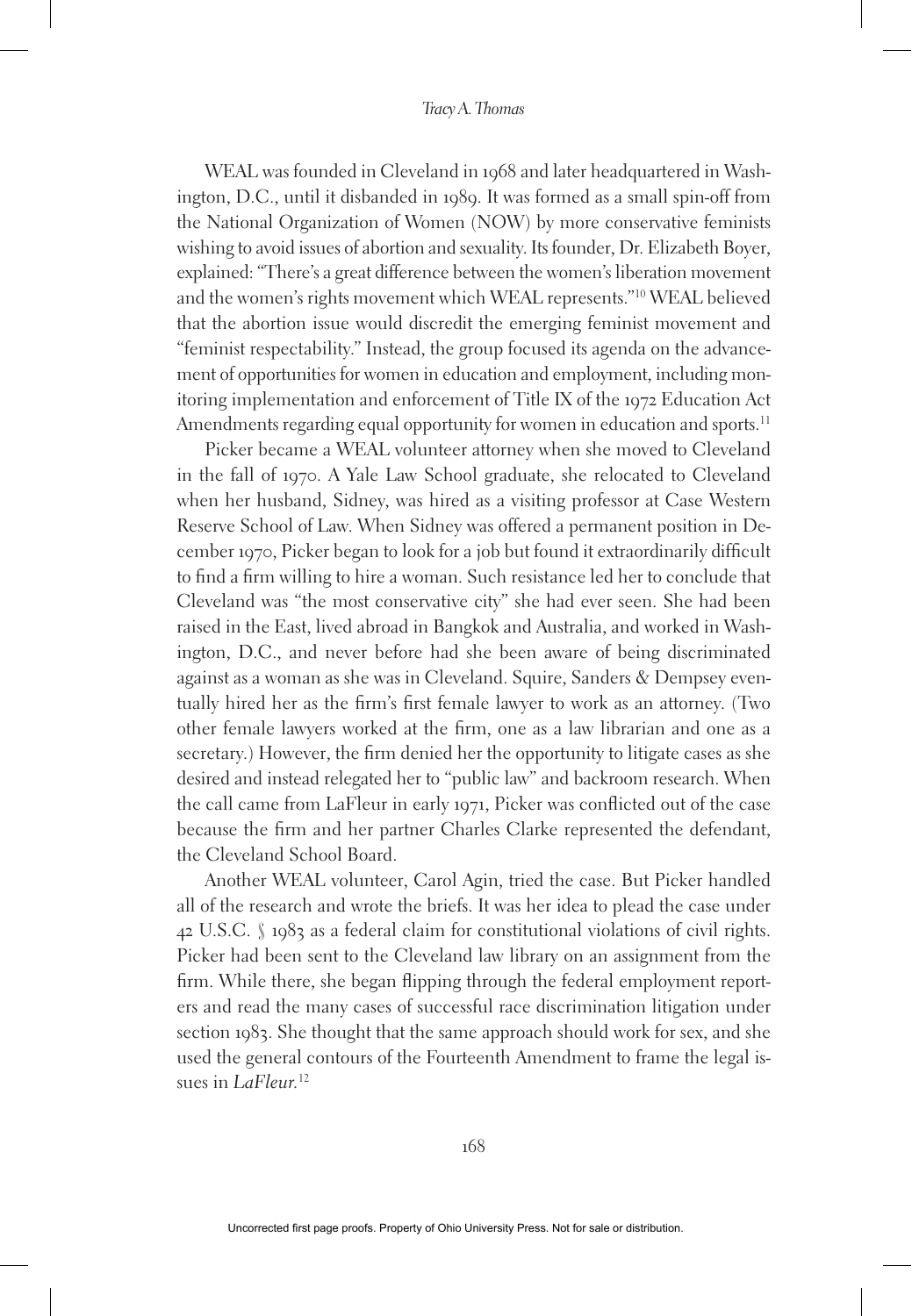The case was assigned to Judge James Connell, a crusty and conservative seventy-three-year-old former prosecutor who "was very unfriendly to the case." He was "very old school" and "believed a woman's place was in the home, and therefore, certainly, a pregnant woman's place was in the home." Judge Connell called a pretrial hearing immediately after the papers in the case were filed, just weeks after LaFleur was forced out of her job. He greeted the counsel for the school board, Charles Clarke, in a welcoming and gentlemanly manner. He then turned to Carol Agin and said, "Young woman, why do you waste the federal court's time with such frivolous matters?" Concerned that the court's apparent bias would prejudice the plaintiff, Picker asked her neighbor, Case Western law professor Lewis Katz, to serve as co-counsel in the case. As Katz explained, "You have to understand. Women were treated very shabbily in and by the profession at that time, and for some years after."13 Indeed, it would be twenty years before judicial task forces on gender fairness would denounce this type of gender bias in the courts.<sup>14</sup>

The two-day hearing in the *LaFleur* case was, according to Katz, "extremely unpleasant." Judge Connell clearly thought this case was ridiculous, and he directed his wrath toward the plaintiffs, sustaining objections that had not been made and rephrasing many of attorney Agin's questions. Meanwhile, a second plaintiff had joined the case—Ann Nelson, the wife of one of Katz's law students. The student had come to Katz at midsemester in need of a scholarship when his pregnant wife lost her job as a Cleveland junior high school teacher. Teachers in their first year of teaching, as Ann Nelson was, were terminated if they became pregnant, rather than given leave and the opportunity to return.

Plaintiffs' counsel worked to debunk the proffered medical evidence that there was a risk to the woman and baby if the mother worked during pregnancy. Their own medical expert, Sarah Marcus, was a feisty, eighty-year-old obstetrician who mocked the school district's assumptions about women's frailty. She noted that most women engaged in strenuous work at home: "There is nothing that the teacher does as a teacher that is any more strenuous than what a pregnant mother does with housework; and her attentions to the other children, if she has any, are also strenuous."15 Katz tried to cross-examine the defense's medical expert despite the judge's interruptions—Judge Connell believed he had a good understanding of the medical science, having grown up as the son of an Akron obstetrician—and Katz did get the defense expert to admit that work did not negatively impact a woman's pregnancy, a point that would be central on appeal. Defense counsel focused on the disabilities of the pregnant woman.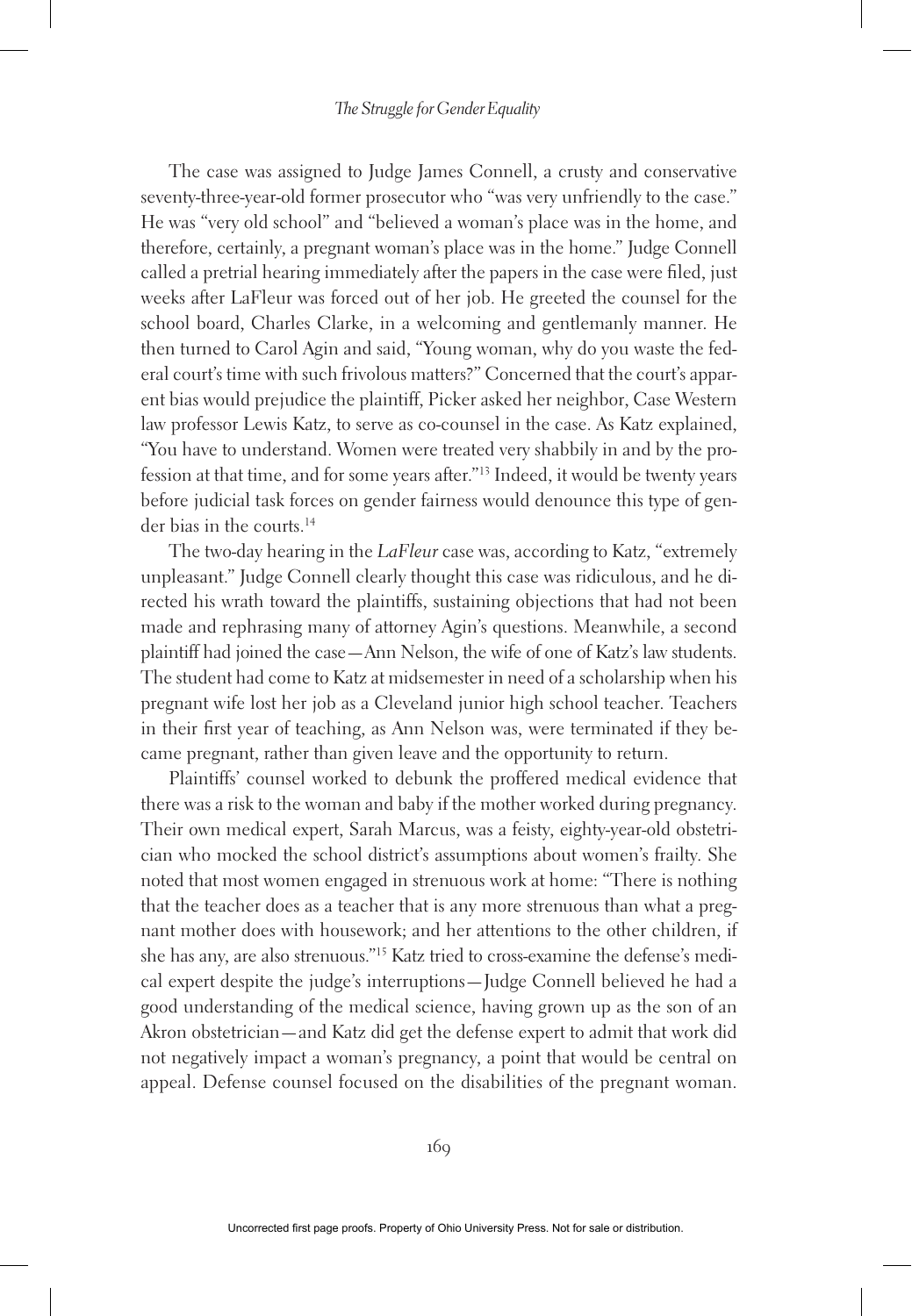He asked LaFleur whether this was her first baby, to which the seven-monthpregnant woman responded, "Yes." Later, she realized that she would have answered differently had he asked her if this was her first pregnancy; she had been pregnant before but miscarried early while she was teaching first grade. That answer might have fueled the misconception that teaching was harmful to the baby.16

At the end of the trial, plaintiffs asked for an injunction to stay the board's decisions. Judge Connell coldly responded, "You'll get what you deserve and you don't deserve an injunction."17 The court denied their request for preliminary and permanent injunctive relief, finding the school board policy to be reasonable and constitutionally permissible. Judge Connell determined that the mandatory maternity regulation was reasonable primarily because it minimized classroom distractions and disruptions when the "teachers suffered many indignities as a result of pregnancy which consisted of children pointing, giggling, laughing and making snide remarks causing interruption and interference with the classroom program of study." He also found that the problem of the teacher's health and safety was a valid concern for the school board in that "in an environment where the possibility of violence and accident exists, pregnancy greatly magnifies the probability of serious injury."18 The plaintiffs urged the court to apply a more rigorous level of judicial scrutiny due to the fundamental nature of the interests involved. The district court, however, relied on the 1908 Supreme Court case of *Muller v. Oregon,* which upheld a maximum hours law to protect women. Judge Connell quoted: "The two sexes differ in structure of body, in the functions to be performed by each, in the amount of physical strength, in the capacity for long continued labor, particularly when done standing, the influence of vigorous health upon the future well-being of the race, the self-reliance which enables one to assert full rights, and in the capacity to maintain the struggle for subsistence."19

On appeal, the U.S. Court of Appeals for the Sixth Circuit reversed Judge Connell's decision, finding the maternity rule arbitrary and unreasonable in its overbreadth. In a 2-to-1 decision, the majority found that the school board's justifications were not reasonable and barely credible: "Basic rights such as those involved in the employment relationship cannot be made to yield to embarrassment." In rejecting the mandatory leave rule, the Sixth Circuit relied on *Reed v. Reed,* decided after the *LaFleur* trial court decision, in which the Supreme Court held for the first time that sex was a classification deserving of heightened scrutiny under the Equal Protection Clause.<sup>20</sup>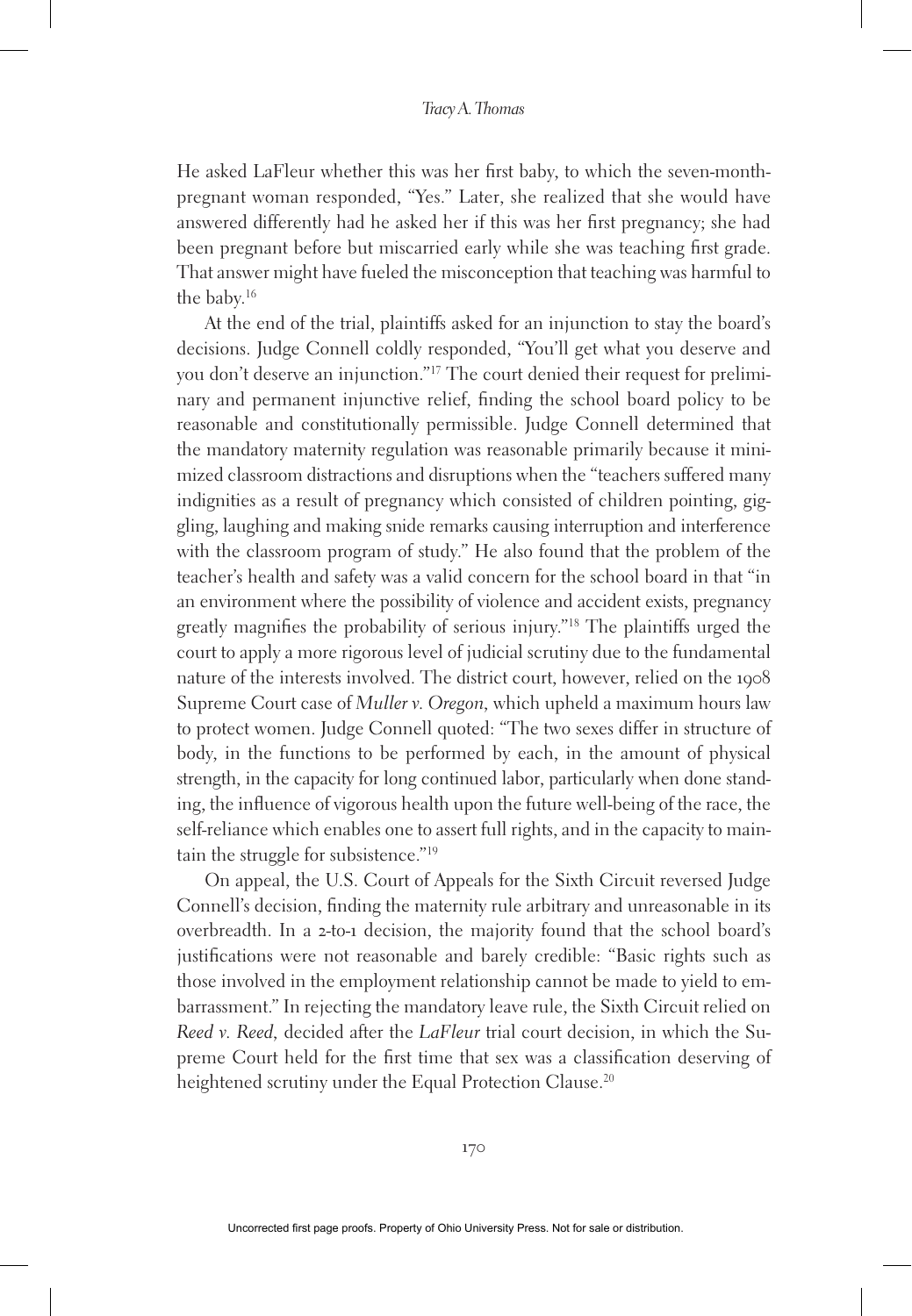When the Supreme Court granted certiorari in the *LaFleur* case, Jane Picker took over as lead counsel. By then she had left her law firm and was one of three tenure-track female law professors at Cleveland State University. Picker created the Women's Law Fund in 1972 to finance precedent-setting litigation for women's rights.21 Like other litigation advocacy groups of the times modeled after the National Association for the Advancement of Colored People and its success in the school desegregation cases, the WLF existed to fund rights litigation and bring about meaningful social change through the courts. Law professor Ruth Bader Ginsburg served on the board of the WLF, and Picker reciprocated, serving on Ginsburg's board at the ACLU Women's Rights Project, also organized in 1972. Ginsburg had taken pro bono referrals for the New Jersey ACLU since the late 1960s, cases that were referred to her, she said, because "sex discrimination cases were regarded as a woman's job." She accepted the cases because of her impression that the ACLU nationally and locally was not enthusiastic about taking on women's rights cases and that women were not adequately represented on the organization's governing board. The ACLU first focused its efforts on sex discrimination in the fall of 1971 when it declared women's rights an issue of great urgency and asked all affiliates to give it high priority in funding and litigation.22 Feminist litigation began to take on a national agenda as attorneys in the sex discrimination cases shared information and coordinated efforts. As Justice Ginsburg reflected, "Progress does not occur automatically, but requires a concerted effort to change habitual modes of thinking and action."23 Picker agreed: "It was no simple evolution. We made the change that happened."24

The WLF was initially funded by generous grants from the Ford Foundation. Spurred by tenacious female staff members, Ford was the earliest philanthropy to commit to the women's movement.25 The foundation's first feminist pilot project was the *LaFleur* case. Ford began negotiations for a litigation grant with Jane Picker as a representative of WEAL. When Picker's WEAL colleagues objected to litigating a case dealing with pregnancy discrimination, she left the organization, taking with her Ford's money for a two-year start-up grant for the WLF. But in 1984, Ford's WLF funding ended: in the 1980s, a change in leadership at Ford shifted its emphasis to issues affecting women of color and poor and working-class women.26 Picker turned elsewhere for financial support, moving her organization to the Cleveland-Marshall College of Law, where she established a sex discrimination clinic staffed by students and funded primarily by attorney fee awards.<sup>27</sup>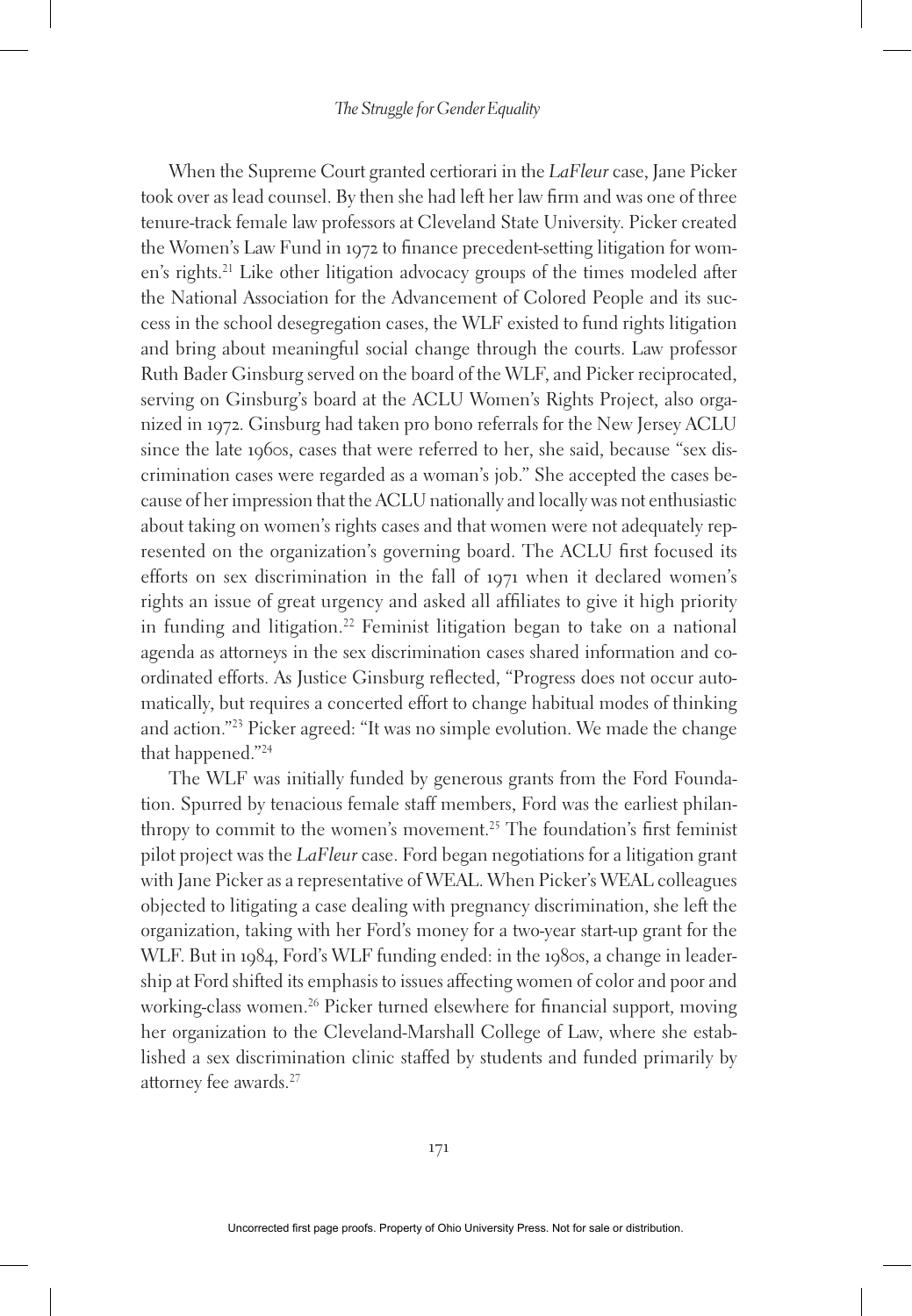The *LaFleur* case was the WLF's first and perhaps biggest case. Picker argued the case before the U.S. Supreme Court in January 1974 in what was her first argument of any kind before a court. Amicus briefs flowed in on both sides. Delta Air Lines, which fired pregnant stewardesses, supported the school board. The Nixon administration, in the heat of the Watergate cover-up, sided with the teachers. Picker's sense was that the Court was not taking this case seriously. Just before the argument, she saw the justices passing around a journal article called "Love's Labors Lost: New Conceptions of Maternity Leaves," and she watched them chuckle like schoolboys.<sup>28</sup> She began her argument more angry than nervous. The first question from Justice Harry Blackmun asked her whether she really saw any difference between a man losing his job because he refused to shave his beard and a woman losing her job because she was pregnant. The tall and imposing Picker put her hands on her hips and said that such distinctions were "getting into ludicrous questions" and that analogies between the beard cases and the pregnancy cases were "indeed ludicrous."29

The Supreme Court ruled for the women but rejected the equality analysis urged by Picker and the appellate court. Instead, the Court grounded its decision in due process privacy rights, harkening back to *Roe v. Wade* and the right to choose an abortion, decided just one year before. "This Court has long recognized that freedom of personal choice in matters of marriage and family life is one of the liberties protected by the Due Process Clause. By acting to penalize the pregnant teacher for deciding to bear a child, overly restrictive maternity leave regulations can constitute a heavy burden on the exercise of these protected freedoms." The opinion by Justice Potter Stewart emphasized the procedural aspects of due process in its concern over the school board's irrebuttable presumption that pregnant women were unable to continue working later in their pregnancies, rather than using a more individualized determination. The Court also rejected the board's purported reasons of continuity of instruction and maternal health, noting that the policy was originally inspired by "other, less weighty considerations" and the "outmoded taboos" of saving pregnant teachers from the embarrassment of giggling students and insulating children from the sight of a conspicuously pregnant woman.<sup>30</sup>

The Court's decision to abandon the equal protection claim and all of its promise for women's rights infuriated Picker.<sup>31</sup> Counsel for the school board had urged this approach, cautioning the Court in his rebuttal that the question of equal protection was "one of the most evasive issues that this Court has to determine" and that "with all due respect to my sisters at the bar, [it] does go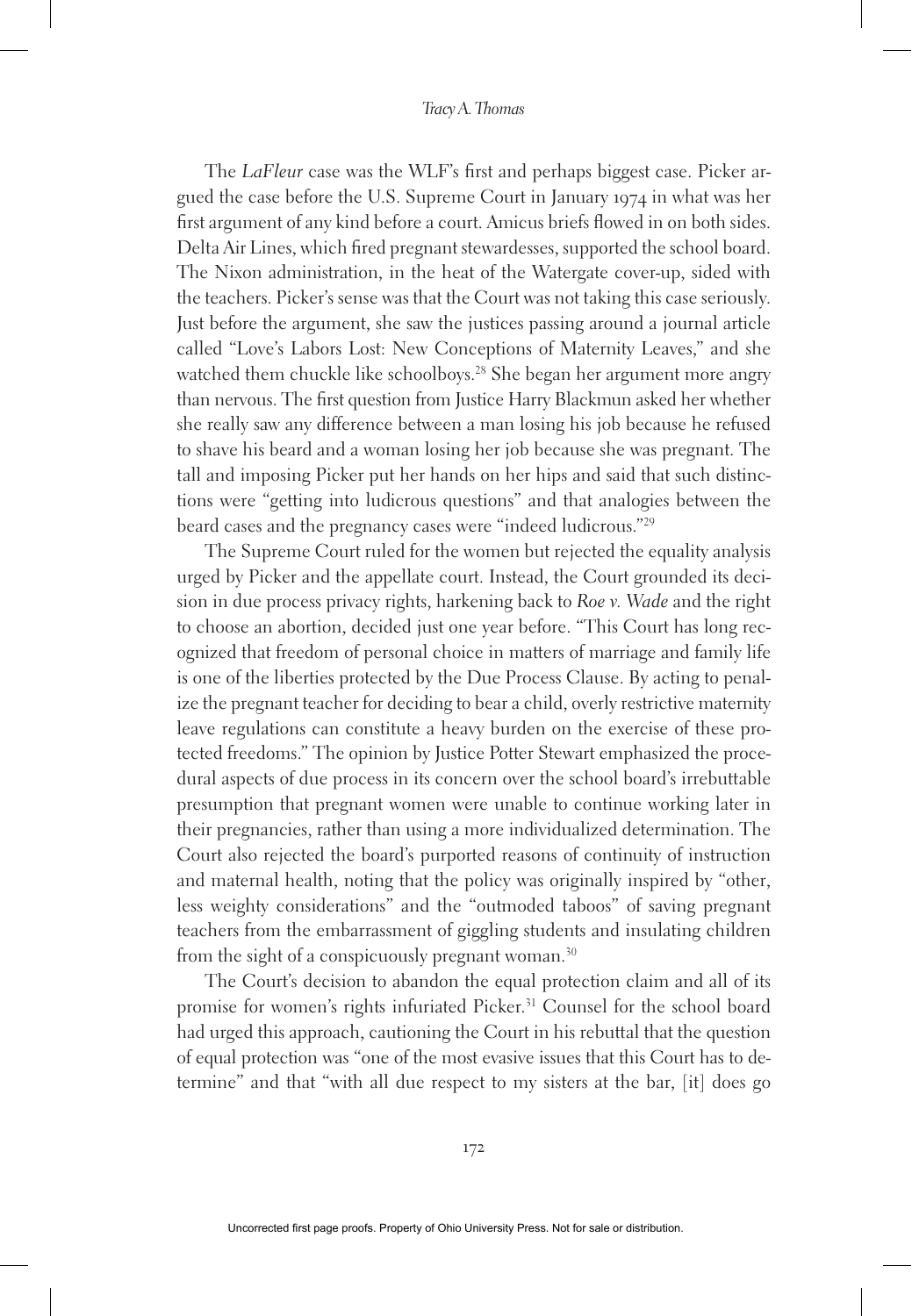somewhat beyond the narrow issue in this case."<sup>32</sup> The case as litigated, however, clearly presented the issue of equal protection, even if the Court was unwilling to go there. Justice Blackmun's conference papers and memorandum on *LaFleur* acknowledged that equal protection would have provided an "easier" and "cleaner" basis for the decision but indicated that none of the justices, except perhaps Justice Thurgood Marshall, thought pregnancy distinctions constituted discrimination on the basis of sex.<sup>33</sup> Conceptualized as due process, the case held little precedential power for the women's movement. Picker had hoped for an equal protection decision early in the women's rights litigation that would have accomplished the purposes of the then pending equal rights amendment (ERA), which Picker believed was redundant with the equality guarantees of the Fourteenth Amendment.<sup>34</sup> The due process decision narrowed the issue to procedural technicalities of irrebuttable presumptions and was useless in fighting other sex discrimination battles. As Jo Carol LaFleur later recounted, her case was a leading opinion in the constitutional law textbooks her class used when she was a law student in 1975—textbooks that her fellow students asked her to autograph—but it soon became just a footnote.35

Soon after *LaFleur,* the Court began to address sex discrimination claims under equal protection. Congress amended Title VII of the Equal Employment Opportunity Act to apply to public schools, and the Equal Employment Opportunity Commission adopted a guideline that prohibited special maternity leave rules as sex discrimination. In 1978, Congress passed the Pregnancy Discrimination Act defining pregnancy discrimination as "sex" discrimination.<sup>36</sup> But *LaFleur* was still a milestone in the legal status of women in the workplace and had the tangible effect of quickly invalidating the many mandatory maternity leave policies nationwide that had predominated since the 1950s. As LaFleur later reflected, "Sometimes it takes a trial lawyer to vindicate a person's rights; and . . . every now and then advocacy for one client ripples throughout the nation and aids thousands of persons, altering the cultural contours and drowning ugly stereotypes."37

In the end, LaFleur and Nelson were awarded back pay and attorneys fees. LaFleur refused the punitive reassignment position she was offered in the most violent Cleveland school and instead worked as a teacher in suburban Lakewood until she began law school in 1974, first at Cleveland State and then in Utah. She became a public defender, clinical law professor, private attorney, and mediator. Reflecting on the case, LaFleur (now Nessett-Sale) said, "I'm not quite sure why I started my case. . . . There must have been a lot of other women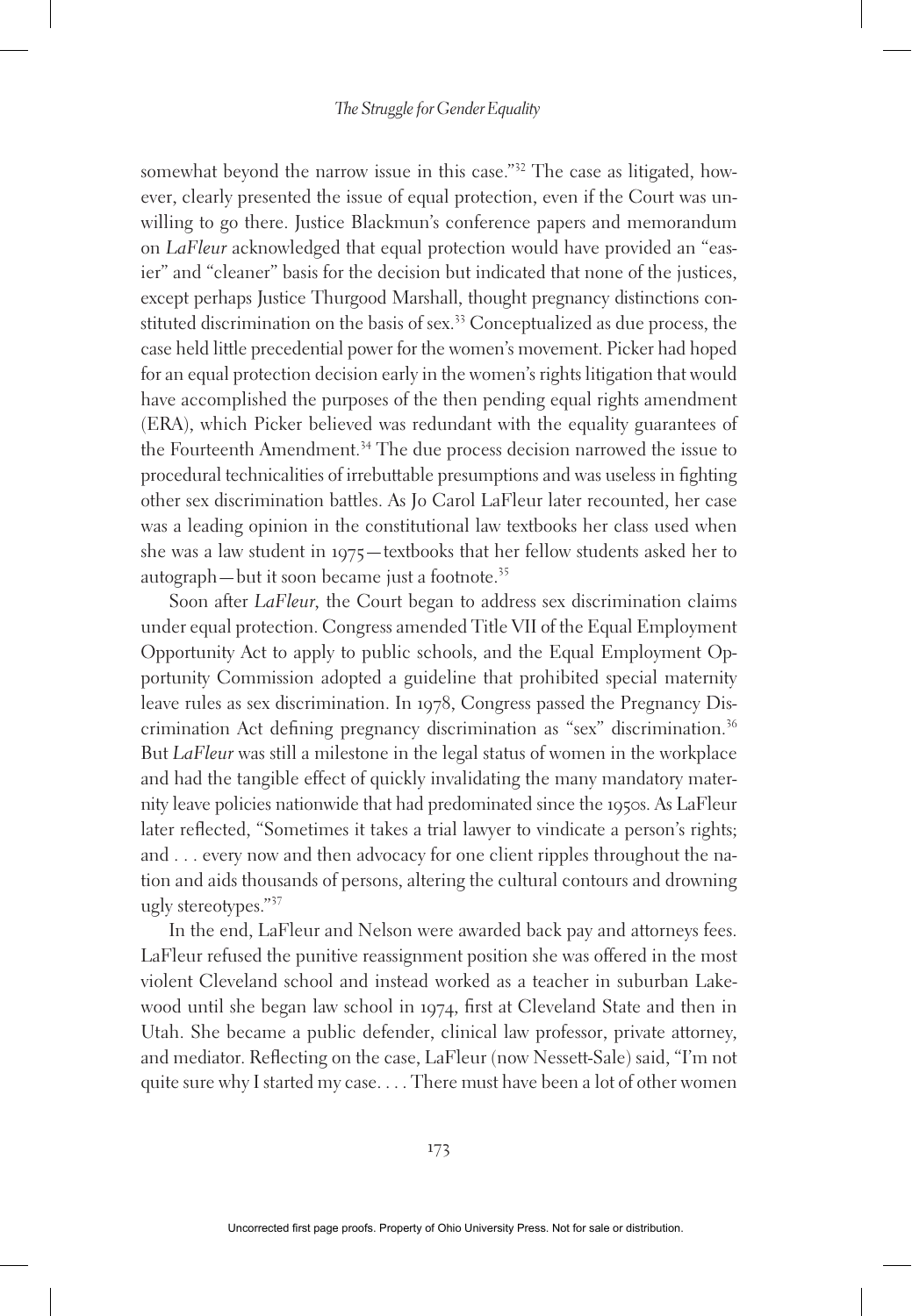who were affected by this rule. . . . The fundamental unfairness of it seemed morally wrong, not just stupid but wrong; and that men were making the decisions didn't help, because they didn't know what it was to be pregnant. It wasn't fair, and it made me angry."38

She recalled how her young son, Michael, attended the Sixth Circuit argument in *LaFleur,* at her lawyer's suggestion. She and Michael rode up the elevator with an elderly man who remarked, "He's a cute little guy," and she replied, "He's a sweetheart." When she later saw that man, retired Supreme Court Justice Tom Clark, sitting on her panel, she was just glad the toddler had not been having a tantrum on the way to the courtroom. In a remembrance of the case, LaFleur poignantly acknowledged her children—her college-age daughter, who helped edit the article, and her son, "the baby at the center of the lawsuit, who died in his youth."39

### Abortion as a Woman's Right

The *LaFleur* case reached the Supreme Court at the crest of the feminist wave, in October 1973. Congress adopted the ERA in 1972, and more than half the state legislatures ratified the amendment over the next few months. Congress also passed the Equal Pay Act in 1973. And in January 1973, the Supreme Court decided *Roe v. Wade,* recognizing a woman's right to choose an abortion.

Abortion had become a women's rights issue beginning in the late 1960s. The procedure was criminalized in the late nineteenth century, altering the common-law practice that had permitted abortion up until the time of quickening at four months. Efforts to reform the criminal laws began in the 1950s and 1960s, led by public health officials concerned about the injuries and deaths resulting from illegal abortions. They sought reforms such as those suggested by an American Law Institute proposal, first made in 1957, that gave doctors greater authority to decide when "therapeutic abortions" were justifiable for the physical or mental health of the mother. Feminists then began to connect their concern with the ability of women to participate fully in the economy with the ability of women to remove the burdens of childbearing by controlling their reproductive lives. An influential speech by Betty Friedan in February 1969 expanded this feminist argument by declaring that abortion was the right of women to control their own bodies, their own lives, and their own place in society. Four states—Alaska, Hawaii, New York, and Washington—legalized abortion in 1970,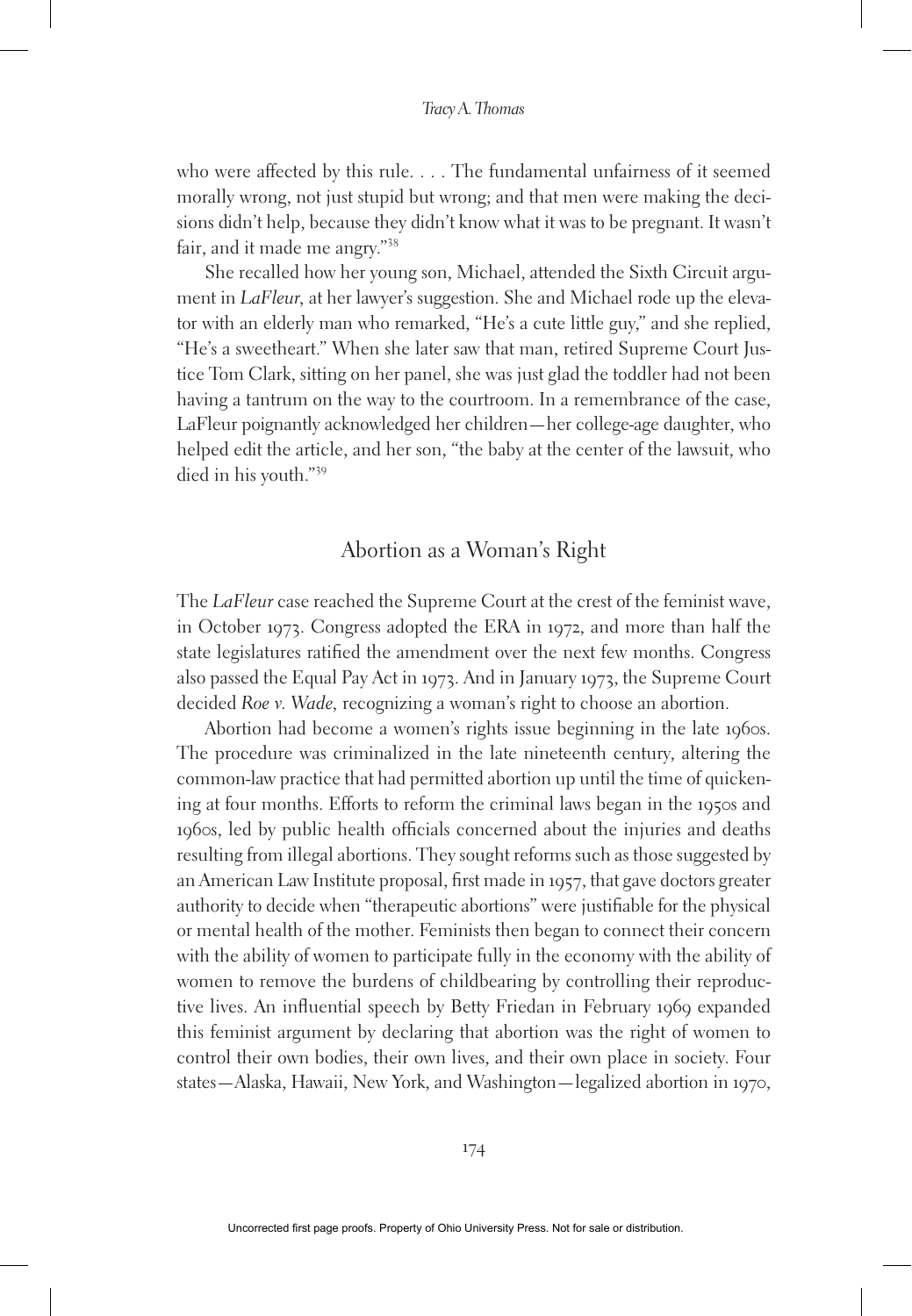and courts in seven other states declared their criminal abortion statutes unconstitutional. In 1973, *Roe* then recognized a woman's fundamental privacy right to choose an abortion in consultation with her doctor. Immediately after *Roe,* legislatures continued to pass abortion restrictions, fueled by the growing right to life movement that expanded nationally in 1973 beyond its original sponsorship by the Catholic Church. But "the decision in *Roe v. Wade* neither started nor ended the debate over abortion."40

*Akron Center for Reproductive Health v. City of Akron* involved a challenge to one of these post-*Roe* regulations. The case came at the beginning of the public debate on abortion, an issue that had previously been relegated to private discussion and underground practice. After the Supreme Court legalized abortion in *Roe,* the issue became publicly visible in the Akron, Ohio, area when three abortion clinics began operating. Women traveled to Akron from all parts of Ohio and neighboring states for legal and affordable abortions. In August 1976, two leaders in the Greater Akron Right to Life organization, Jane Hubbard and Ann Marie Segedy, proposed that the city regulate abortion. The Akron City Council did not pass the proposed ordinance on the advice of the city's legal department, which concluded the law was unconstitutional, but instead passed a narrower law requiring only that abortions after the first three months of pregnancy had to be performed in hospitals.<sup>41</sup>

A second and more comprehensive abortion regulation was then proposed in October 1977, shortly before council elections. The regulation was drafted by Alan Segedy, a lawyer for the right to life group, in consultation with two law professors at the University of Notre Dame and the University of Texas.<sup>42</sup> The regulation was designed to be a model for national restrictions on abortion, and it was quickly adopted by twenty states. Similar municipal regulations had been passed (and declared unconstitutional) in Chicago and St. Louis.43 The Akron regulation had seventeen provisions requiring, among other things: (1) the performance of second-trimester abortions in hospitals; (2) parental consent for minors under fifteen; (3) parental notification for minors between fifteen and eighteen; (4) informed consent for all women, pursuant to highly detailed disclosures by the physician on the risks and procedures of abortion, the possible dire physical and emotional consequences of abortion, and the fact that "the unborn child is a human life from the moment of conception";  $(5)$  a twentyfour-hour waiting period following this counseling; and (6) the "humane disposal of the fetus."44 Akron's chief trial attorney, Willard F. Spicer, advised the council that the law was unconstitutional, saying, "There's no question in my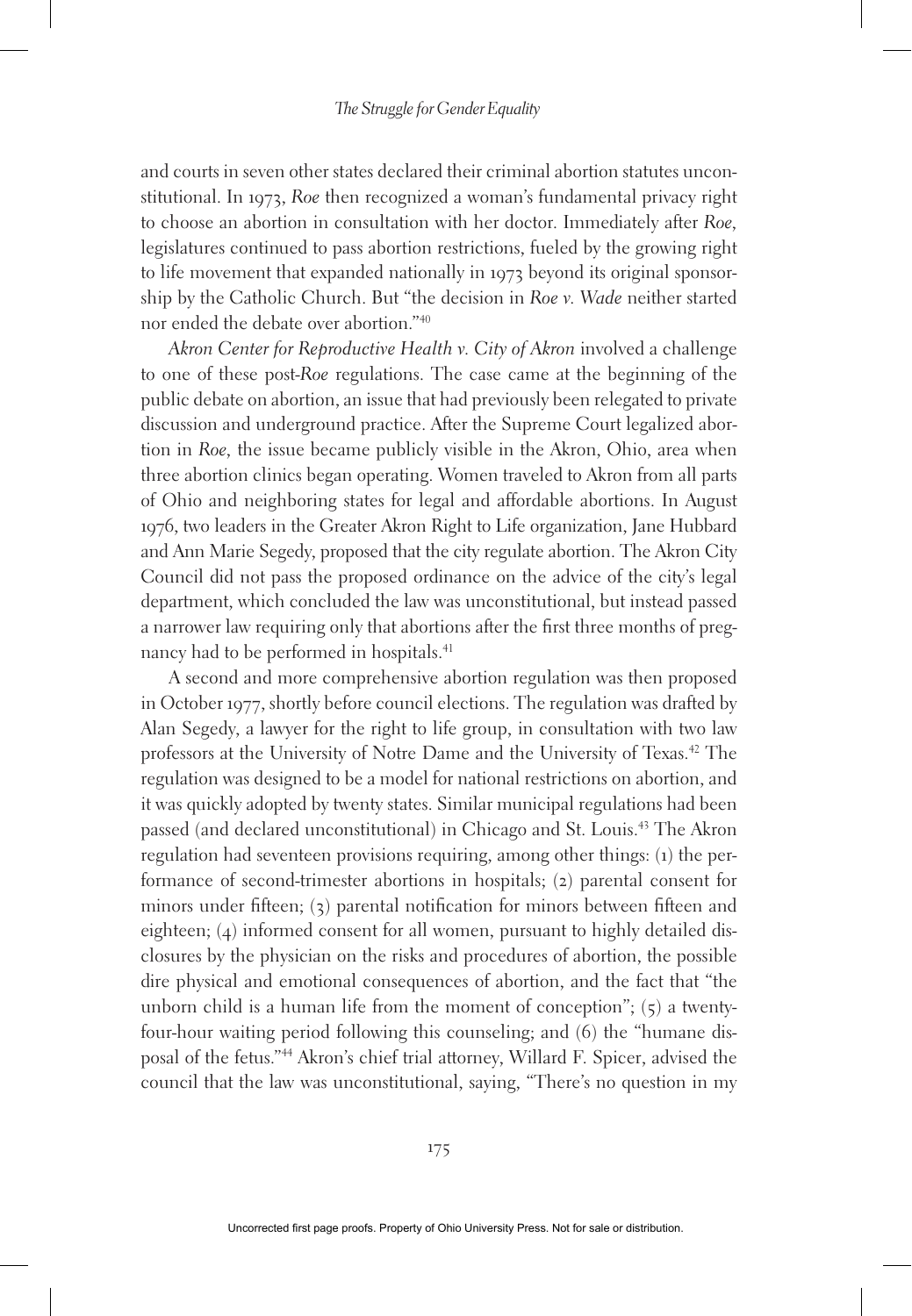mind if the ordinance was passed it would be knocked out very quickly." He also detailed in a memo the city's exposure to significant attorneys fees and damages if it lost the case.<sup>45</sup> Just a year earlier, a three-judge panel on the Northern District had struck down a similar Ohio statute requiring parental consent.<sup>46</sup>

The proposed Akron ordinance triggered a series of heated public meetings before the City Council Health and Social Services Committee during the snowy winter of 1978, when Akron was hit by a blizzard dubbed the "storm of the century."47 Each hearing was packed with 200 to 300 people. NOW led the organized opposition to the ordinance. The supporters were led by a national right to life leader from Cincinnati, Dr. J. C. Willke. With his wife, Willke had self-published a book in 1971 called the *Handbook of Abortion,* which soon became a bible for the right to life movement.<sup>48</sup> The county health director, Dr. William Keck, testified against the bill, arguing that professional ethics and existing regulations were sufficient assurances of quality health care.<sup>49</sup> Religious leaders came out strongly for the ordinance: the Catholic bishop lobbied parishes; a Catholic nun and principal contacted parents from her school; and an Orthodox Jew, Marvin Weinberger, was the driving force of the local movement. Both the national Catholic Church and the Orthodox Jewish leadership had spoken out against abortion and called for active repeal of state laws that liberalized grounds for the procedure. Weinberger, a law student who was described as "overzealous," talked about "little stunts" he used to manipulate the media and attract publicity. These included an all-night prayer vigil in frigid weather on the eve of the council vote, which was attended by 600 antiabortion protestors and was held at the Lutheran church across the street from council chambers. The vigil made the national nightly news on all three existing television channels. On the day of the vote, 150 people overflowed council chambers and the hallway to hear the final forty-five-minute debate. Thirty protestors paraded outside of chambers, wrapped in blankets against the cold.<sup>50</sup> In hindsight, it seems the feminist movement was surprised by and unprepared for the determination of the abortion opposition, perhaps naively assuming that *Roe* had settled the question of the availability of abortion.

The Akron abortion resolution passed by a vote of 7 to 6. The lone Republican on the council of thirteen, John Frank, voted against the regulation. Frank later said his own personal experience involving an unplanned pregnancy of his former girlfriend persuaded him that abortion was none of the council's business. He declared, "It's a woman decision whether or not to have a baby. Period."51 The two women on the council split their vote. Kathleen Greissing, a nurse, voted for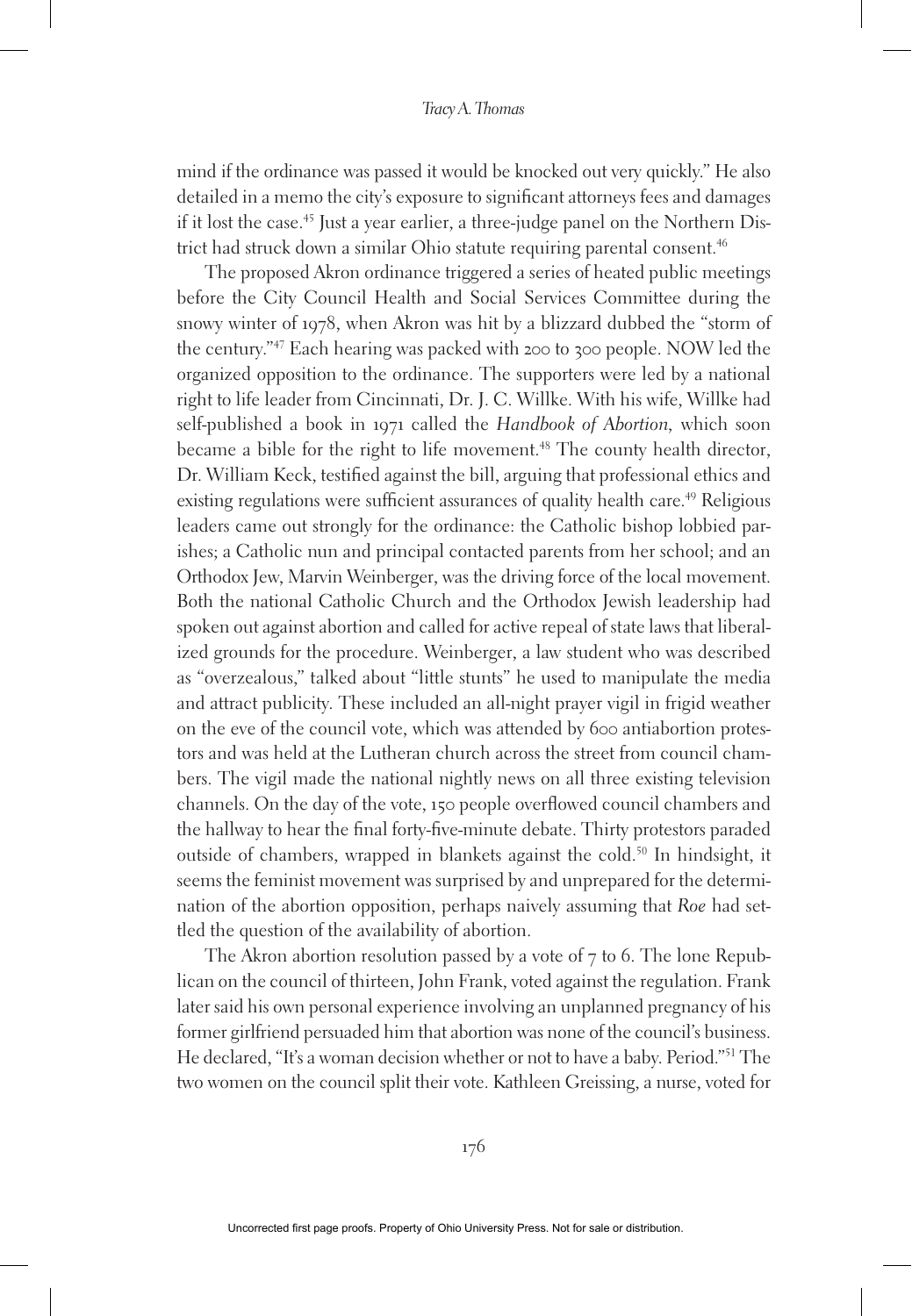it as an assurance of "good quality healthcare for women." Elsie Reaven, who was ousted as chair of the Health and Social Services Committee in a move to shepherd the ordinance through, was outraged that the "dominant male faction in council had the arrogance to persist against all reason in burdening and possibly encumbering women." The ordinance became law when the mayor neither signed nor vetoed the bill.<sup>52</sup>

The ACLU brought suit on behalf of three abortion clinics and one doctor. No pregnant woman would agree to be a plaintiff because the trial judge, Leroy Contie, refused to allow the women (or the doctors) to proceed anonymously under pseudonyms, as was commonly done in abortion cases.<sup>53</sup> A putative plaintiff detailed her fear regarding the publicity entailed in participating in the case and the potential embarrassment, harassment, and personal attacks. The brief in support of the motion explained that "many citizens of Akron, Ohio, have had strong emotional reaction to the debate over the propriety of abortion," and it detailed the "manifestations of social strife" that had occurred including regular public demonstrations, threatening and harassing telephone calls and letters, and one act of arson. Even plaintiffs' lead counsel, Stephan Landsman, a professor at Cleveland-Marshall College of Law, initially turned down the case because he did not want abortion demonstrations in front of his house. His wife's incredulous reaction to his fears—"Are you kidding me?"—convinced him to take the case.

The case proceeded as a question of women's health. At trial, plaintiffs argued that the Akron abortion ordinance was a "straightjacket for doctors." Defendants argued that women's health concerns necessitated regulation. The case became a battle of the experts. Plaintiffs presented prestigious medical experts supported by the national ACLU, including one who had received a Nobel Prize in the Philosophy of Medicine. The right to life intervenors, who led the defense's case, proffered less impressive witnesses who were easily discredited on cross-examination. This litigation of abortion as a medical issue, however, rendered the women involved invisible. As Bonnie Bolitho, a witness and counselor at one of the abortion clinics, later said, "It was pretty clear to me that the vast majority of men involved in this were not interested in the lives of individual women."54

Justice Blackmun's medical analysis in *Roe,* derived from his experience as an attorney for the Mayo Clinic, seemed to call for this type of health care approach. *Roe* had framed abortion as an issue of doctors' paternalistic care and medical science, even while offering a seemingly objective ground for legalizing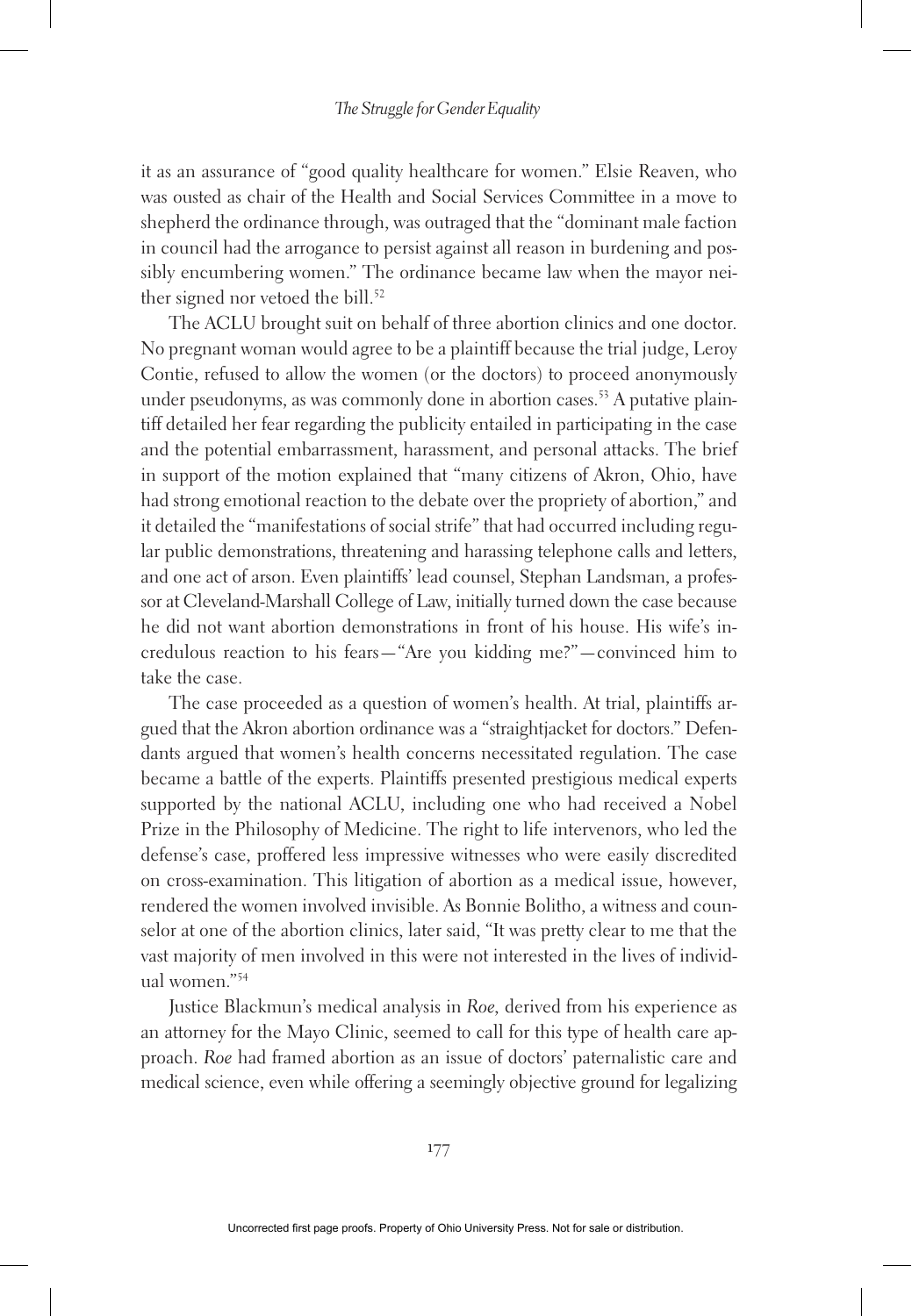abortion. The emphasis on the medical nature of abortion affected the strategy of legislatures and litigants, including the parties in the Akron case. It was only on appeal to the Supreme Court that the Akron plaintiffs secondarily articulated the issue as the denial of women's autonomy and a portrayal of women as irrational and incapable decision makers. But "casting abortion as a medical decision shifts the focus away from women. . . . Protecting physicians' rights provided little or no foundation for according women rights. Indeed, it undermined women and their rights by denying them the respect necessary to support their right of choice."55

Judge Contie was a conservative, Catholic Italian American who by most accounts was considered a "great judge," respected for his hard work and known as a "pretty tough character."56 A Nixon appointee, he was the first Northern District judge to sit in Akron (nominated to fill James Connell's seat just after the *LaFleur* case), and he was later appointed by President Ronald Reagan to the U.S. Court of Appeals for the Sixth Circuit. Contie had served as law director for the city of Canton and was well known for his aggressive attack on local Mafia crime and police corruption, which led to the bombing of his home.

Judge Contie made a particular effort in the case to distance himself from the national political controversy over abortion: "Analytically, . . . this case is no different than the numerous others that come before this Court. It is the duty of this Court to determine the controversy before it based upon the requirements of the Constitution as expounded by the Supreme Court and the Court of Appeals for the Sixth Circuit. In considering the present case, this Court has attempted to do just that, nothing more and nothing less." He added a footnote, quoting Justice Felix Frankfurter: "As a member of this Court, I am not justified in writing my private notions of policy into the Constitution, no matter how deeply I may cherish them or how mischievous I may deem their disregard. . . . It can never be emphasized too much that one's own opinion about the wisdom or evil of a law should be excluded altogether when one is doing one's duty on the bench."57

Judge Contie issued a compromise decision almost one year after the trial, and both sides claimed they had won. Antiabortion leaders called the ruling "terrific" and "a major victory for pro-life people," but the head of the Ohio ACLU retorted, "Another such victory and they [the right to life leaders] will be permanently undone."<sup>58</sup> The decision invalidated parental consent, parental notification, detailed informed consent, disposal restrictions, and clinic inspection. It upheld the twenty-four-hour waiting period, the doctor's explanation of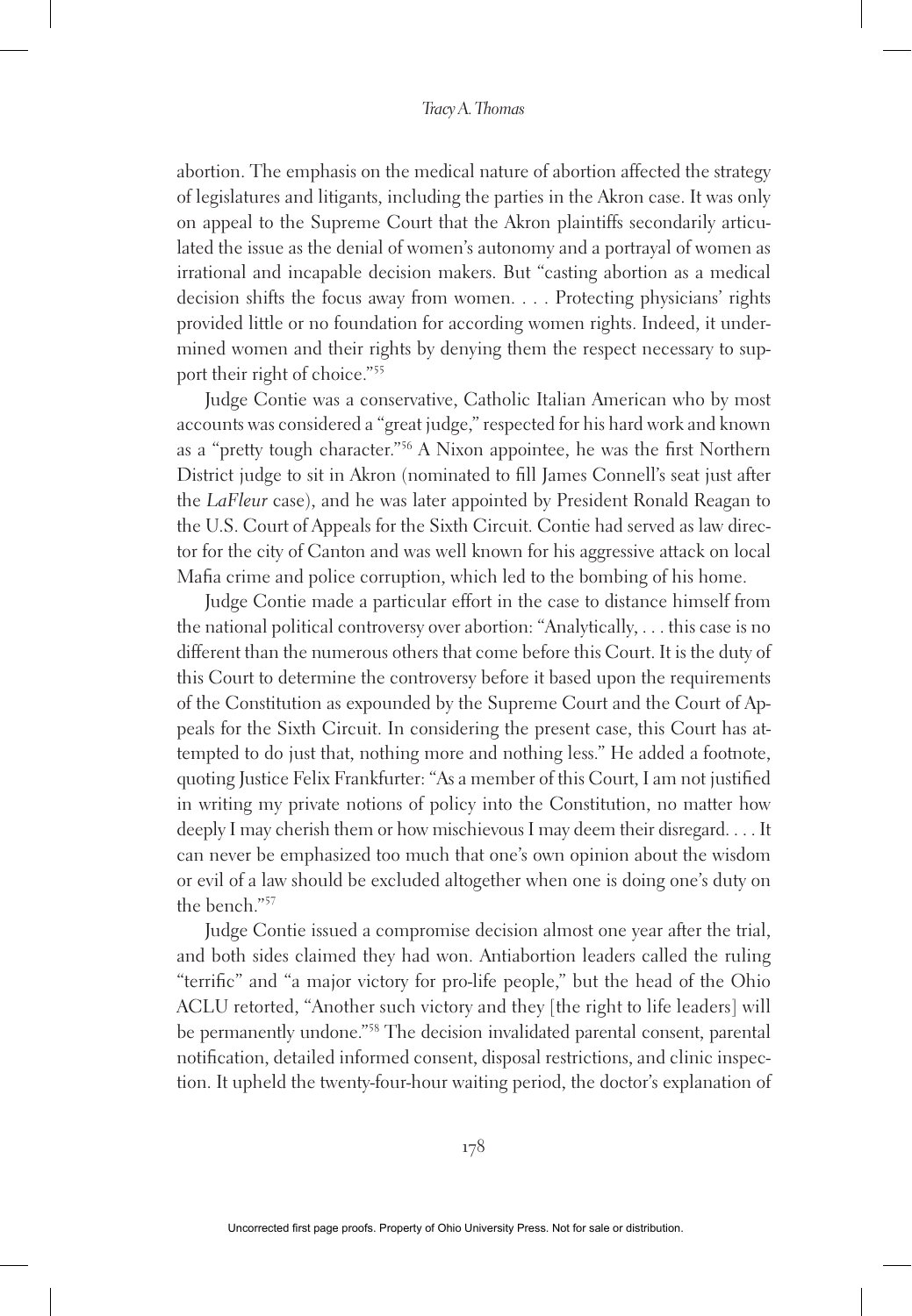risks and procedures, and reporting requirements. Contie's approach was careful and measured but frustrating to the plaintiffs, who wanted him to consider the underlying issues of council's improper use of religious motives in legislating abortion. The court seemed to be searching for a practical way to split the proverbial baby, constrained to follow the commands of *Roe* yet resistant to embracing the evolving precepts of gender equity reflected in the abortion issue.<sup>59</sup>

The Sixth Circuit, in a 2-to-1 decision, invalidated all of the provisions except for two: parental notification and the hospital requirement for second-term abortions. The appellate court criticized Judge Contie for employing a less demanding judicial review than that required by *Roe* for first-trimester restrictions. Contie had used a less exacting standard than strict scrutiny by asking whether the regulation was unduly burdensome and whether the government had a valid state interest.<sup>60</sup>

The U.S. Supreme Court forcefully struck down the Akron law, reaffirming its abortion rights jurisprudence ten years after *Roe.*61 Justice Lewis Powell, writing for the majority in a 6-to-3 decision, found some of the provisions to be motivated by impermissible objectives: "It is fair to say that much of the information required is designed not to inform the woman's consent but rather to persuade her to withhold it altogether." The Court applied heightened scrutiny to invalidate the five provisions it considered, and it rejected a lower standard of inquiry that "would uphold virtually any abortion regulation under a rationalbasis test." The solicitor general for the Reagan administration, Rex Lee, argued for the abandonment of the *Roe* strict scrutiny review in favor of the lesser "undue burden" standard. Justice Blackmun, author of *Roe,* asked him point-blank, "Mr. Solicitor General, are you asking that *Roe v. Wade* be overruled?" Lee responded no, saying that he was simply arguing for a standard that accommodated a deference to the legislature.<sup>62</sup>

Akron's law director, Robert Pritt, also saw the case as one involving legislative power and the principle of local home rule. He had initially defended the ordinance on legal, rather than moral, grounds, but he became troubled by abortion by the end of the case. Pritt was concerned about the "tremendous amount of money" allegedly being made by the clinics, as was Councilman Ray Kapper, who said, "I talked to a lot of people over those years and a lot of them don't know what kind of money those rip-off artists were making off teen-agers."63

The Supreme Court's decision in *City of Akron* was seen as an enormous symbolic victory for women's rights, with the practical effect of invalidating the abortion regulations of more than twenty-one states. Judge David Dowd, Contie's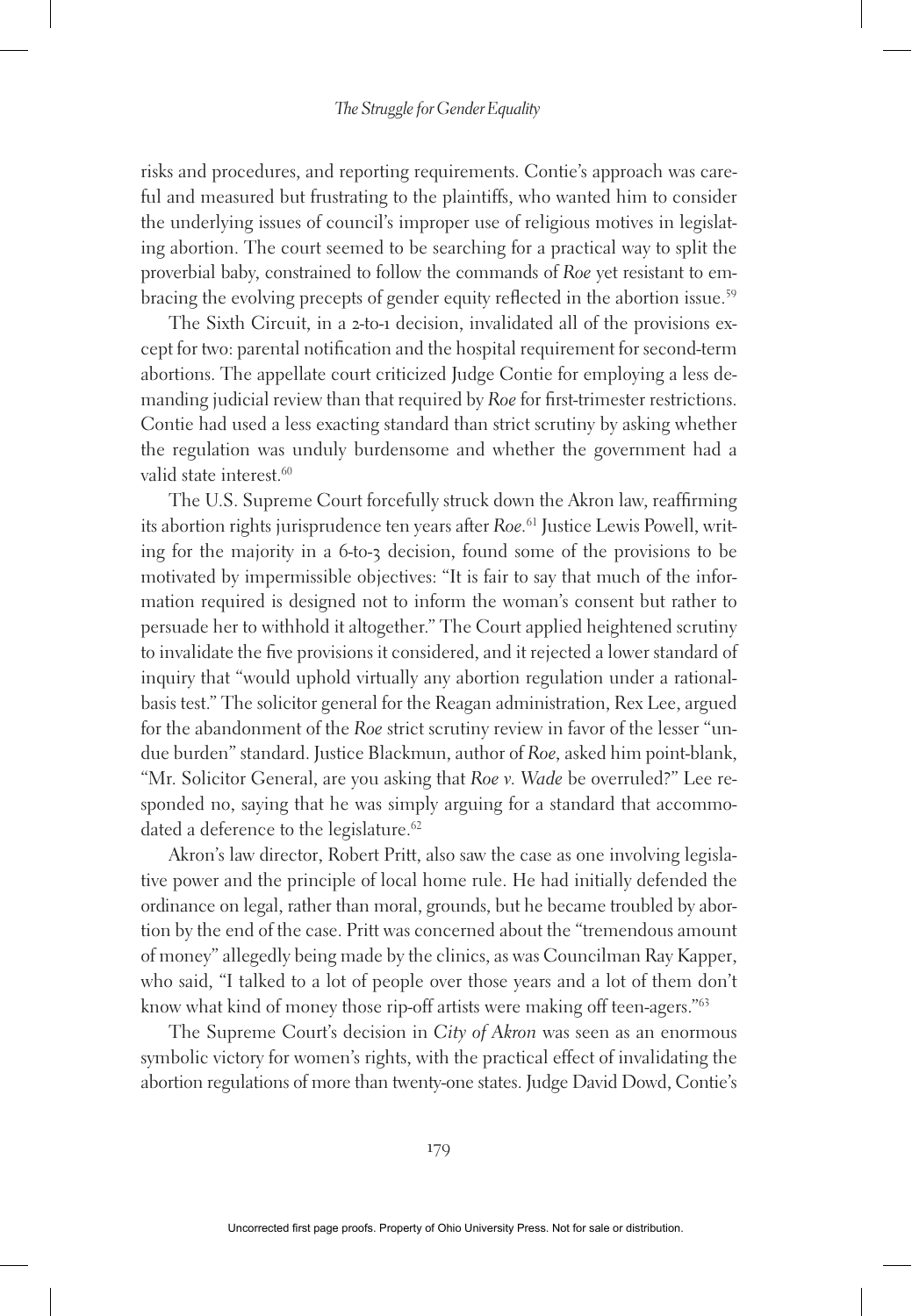successor on the bench, awarded the plaintiffs attorneys fees of \$368,710. 64 Councilman John Frank demanded that Willke and the national right to life organization pay the city's expenses, but they refused, politely thanking the city for its valiant antiabortion efforts.<sup>65</sup> The share of fees paid to Cleveland-Marshall College of Law was used for the Harry Blackmun Scholarship Fund, named for the author of the *Roe* decision. Justice Blackmun himself attended the dedication, lured to Cleveland by the promise of a much-beloved baseball game with Cleveland Hall of Fame pitcher Bob Feller.<sup>66</sup>

The invalidation of the abortion regulation in *City of Akron,* however, remained good law for only a short time. Less than a decade later, in *Planned Parenthood v. Casey,* the Supreme Court reversed course and upheld provisions requiring informed consent, twenty-four-hour waiting periods, and parental consent*.* 67 Today, Ohio, like many states, has reenacted the types of abortion restrictions that were previously struck down.68 The decision in *City of Akron* is now usually cited, if it is cited at all, for the dissent by the newly appointed Justice Sandra Day O'Connor, which showed the first inkling that the Court's abortion jurisprudence was in doubt.

## A Shifting Perspective

Just three years after the Supreme Court's decision in *City of Akron,* the Northern District once again considered the legality of parental notification. In *Akron Reproductive Center v. Rosen,* the court considered a 1985 Ohio law that required a minor under the age of eighteen to notify one parent about a planned abortion.69 Unlike the parent notification provision struck down in *City of Akron,* this law included a judicial bypass exception.

Judge Ann Aldrich was assigned the case and granted both the preliminary and the permanent injunctions invalidating the parental notification law. Considering the facial validity of the law, Aldrich found numerous constitutional defects with the bypass provision, including a lack of anonymity, no expedited process, confusing pleading forms, the clear and convincing standard, and the physician's duty to notify. Aldrich found that the law had potential for "violations of the constitutional rights of mature minors and minors for whom notification would not be in their best interests."70 The sponsor of the bill, Representative Jerome Luebbers of Cincinnati, said, "I fully expected that the judge would do this. She's predictable."71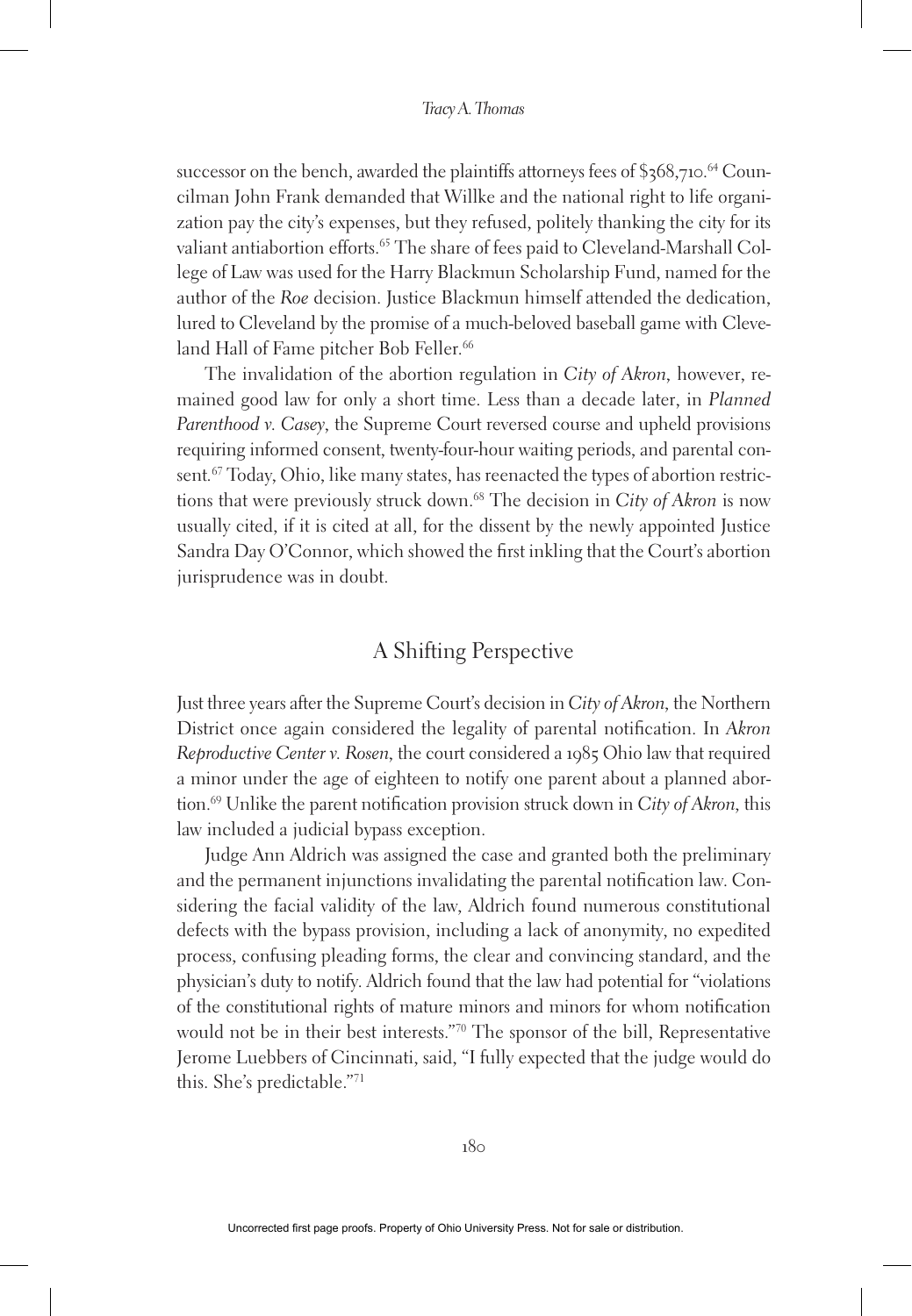Judge Aldrich was predictable because she had distinguished herself as one of the most liberal members of the court, with a strong commitment to social justice. A framed needlepoint slogan hanging on the wall of her chambers read: "Women who seek to be equal with men lack ambition." Standing over six feet tall, Aldrich was a tough woman who had been on her own from the age of eight, when her mother died in a Rhode Island hurricane. She rebuilt railroad lines in Yugoslavia after World War II, raced Siberian huskies, and married a Central Intelligence Agency (CIA) agent as her first husband. She was the only woman in her class at New York University Law School, and she recounted how she was hated by most of her classmates, who thought she was taking space from a worthy veteran and was there just to get a husband. As an attorney and law professor, she focused her efforts on racial justice. She represented the United Church of Christ and sued the Federal Communications Commission to make it easier for minorities to own radio stations in the South. Aldrich arrived in Cleveland in 1968 as the first full-time female law professor at Cleveland-Marshall, where she was later joined by WLF founders Jane Picker and Lizabeth Moody. Women still constituted less than 1 percent of law professors nationwide at the time, even though the first woman had been appointed to a tenure-track position at Berkeley in 1919. 72 Aldrich was instrumental in founding the law school's diversity student recruitment program. She drove to Tupelo, Mississippi, seeking to find qualified future law students at the historically all-black teachers' colleges of the South. The students, among them the future Ohio appellate judge Patricia Blackmon, often came with nothing, and Professor Aldrich supported them, even inviting them to live in her home.<sup>73</sup>

Aldrich was the first woman judge in the Northern District, appointed in 1980 by President Jimmy Carter. She followed the legacy of Florence Allen, the first female judge elected to the state court in Ohio in 1921 and appointed to the U.S. Court of Appeals for the Sixth Circuit in 1934. Carter made a determined effort to increase the number of women and black federal judges; he would appoint forty-one women to the bench during his tenure. Yet like most federal and state courts, the Northern District would remain less than 20 percent female for the next twenty-five years.74 When a new judicial position was created in the Northern District, the women's rights advocates went into high gear. Advocates such as Lana Moresky from NOW worked to vet female candidates. Most of those candidates were law professors, including three from Cleveland State, as there was a lack of senior women in corporations or law firms at that time.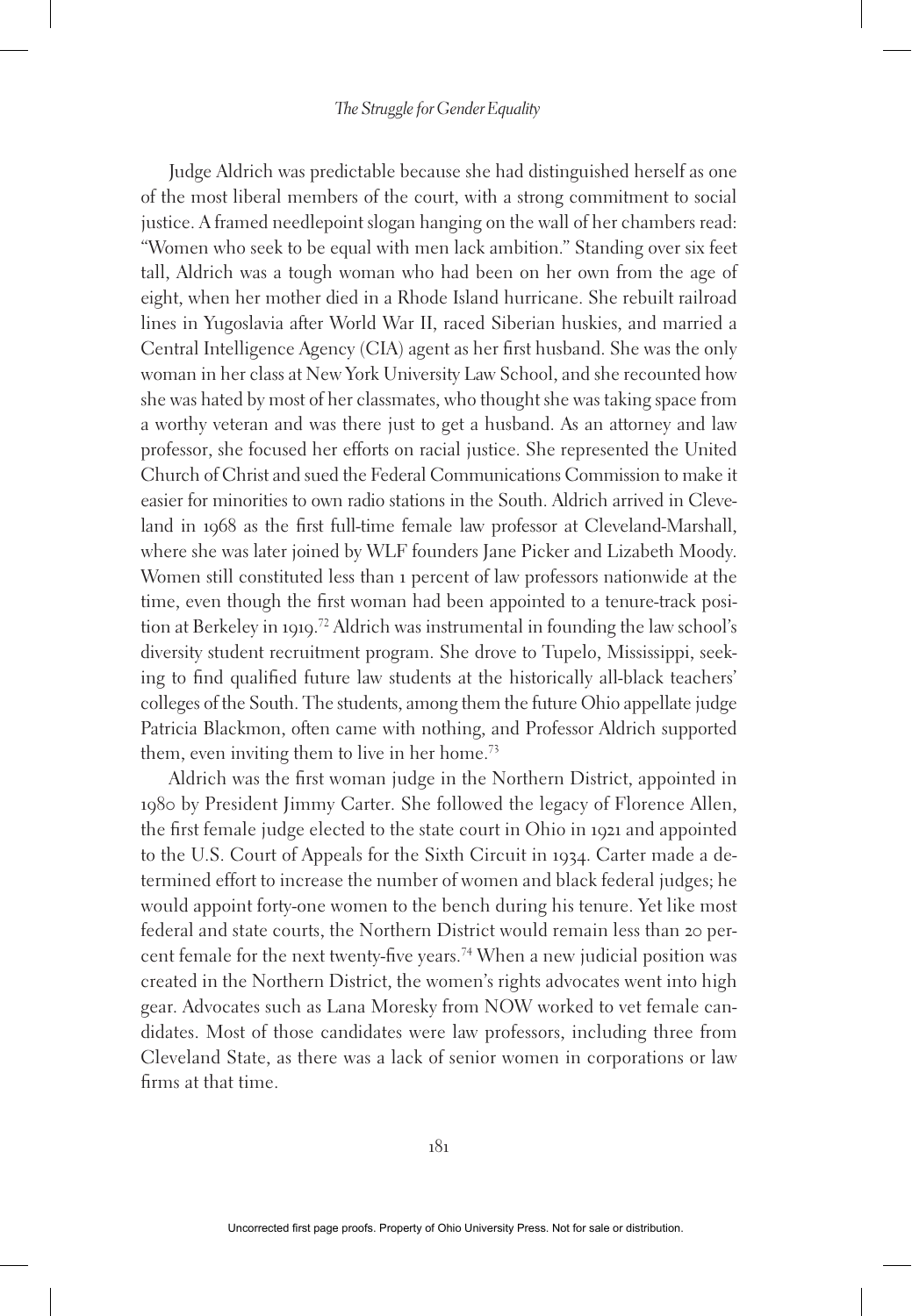Once appointed to the bench, Judge Aldrich encountered turmoil and collegial difficulties on the court when she accused the chief judge of influence peddling and when she herself was accused of lying for romantic gain. The scandal that ensued temporarily diminished the dignity of Cleveland's federal bench, leading one judge to say, "I wish this were all a bad dream and we could wake up and say it's over."75

With one woman on the court, the potential existed for litigants in gender cases to find a more receptive judicial audience. As empirical work has shown, there are significant differences in voting patterns among judges in sex discrimination cases, with male judges much less likely to decide in favor of the plaintiff.76 One lawyer representing a defendant in an employment sex discrimination case before Judge Aldrich seemed concerned about this inclination and asked the judge to recuse herself. She refused. In *Akron II,* Aldrich showed an appreciation of the practical difficulties facing young women seeking abortions, even though she did not accept the plaintiffs' arguments completely. She found that the evidentiary standard in the bypass procedure created "an unacceptably high risk of erroneous determinations," since "the judge's decision will necessarily be based largely upon subjective standards without the benefit of any evidence other than a woman's testimony."77 As Aldrich had suspected, many of these judicial bypass decisions turned out "to be at the whim of the judge." One judge denied a judicial exemption to a seventeen-year-old despite evidence of physical abuse by her father, another judge denied a bypass because a seventeen-yearold girl had not had enough "hard knocks," and a third judge denied the exception because the teenager refused to file a paternity suit against her partner.<sup>78</sup>

The law took effect after the Supreme Court overruled Judge Aldrich's decision in *Ohio v. Akron Reproductive Center (Akron II).* Though the Sixth Circuit Court of Appeals had affirmed the unconstitutionality of the statute, the Supreme Court found the judicial bypass procedure valid.79 Justice Blackmun vigorously dissented, finding Ohio's bypass procedure to be a "tortuous maze" that deliberately placed a pattern of obstacles in the path of pregnant minors. He found the challenged provisions to be merely "poorly disguised elements of discouragement for the abortion decision."80 Counsel for the plaintiffs, Linda Sogg, had tried to make these points at oral argument, explaining how the law "stacks the decks" against the minor. But Sogg was encumbered by a shrill voice and a lack of appreciation for the tenuousness of the abortion right among the justices. They were more persuaded by the legalistic arguments of Rita Eppler from the Ohio Attorney General's Office, who argued that the law balanced the rights of minor women against the rights and interests of their parents.<sup>81</sup>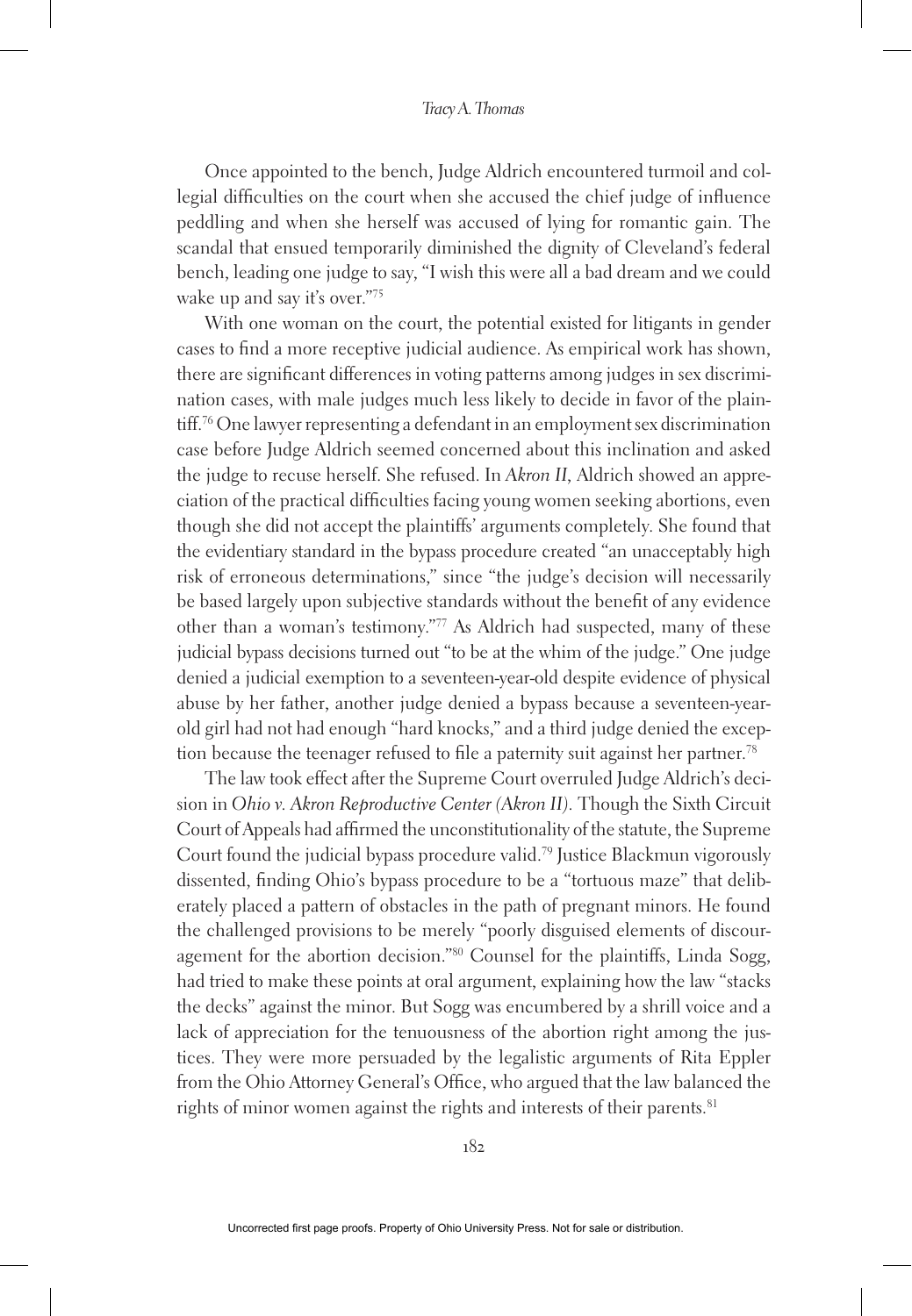In upholding the parental notification law, Justice Anthony Kennedy and two other justices applied a low level of judicial scrutiny, concluding that the regulation did not impose an undue burden and that it was a rational way to further the end of protecting the health of young women. This standard, suggested by Justice O'Connor's dissent in *City of Akron,* was subsequently adopted by the controlling plurality of the Court two years after *Akron II* in *Planned Parenthood v. Casey.*82 The *Casey* decision identified an important government interest in protecting a minor's mental health from the psychological risk that she might later regret her abortion. This mental health rationale was later extended to all women by the Court's 2007 decision in *Gonzales v. Carhart,* which upheld the federal Partial-Birth Abortion Act banning a rarely used late-term abortion procedure. The *Carhart* Court held it was important to protect adult women from the alleged mental and emotional consequences of the decision to have an abortion. Scientific studies conducted after the decision, however, concluded that the evidence did not support the claim that abortion caused mental health problems in women.83 A scathing dissent by Justice Ginsburg in *Carhart*  emphasized that the rationale of protecting women "reflects ancient notions about women's place in the family and under the Constitution—ideas that have long since been discredited."84 These abortion decisions reinforced stereotypes about women's primary role as mothers and the assumed irrationality of their decision making—normative concerns of gender that reached beyond the issue of abortion<sup>85</sup>

The Northern District of Ohio was drawn into the national debate over women's rights through a series of key cases that ultimately were resolved by the U.S. Supreme Court. These cases served as vehicles for meaningful social change for women, even while they also served to reinforce conventional gender norms. The cases were fueled by dedicated women advocates, parties, and judges who understood the need for social change to promote gender equality. Although the courts often operated out of a sense of the rule of law, they did address the claims of sex equality that came before them, ultimately acknowledging women's rights as they developed.

## **Notes**

Special thanks go to Bill Rich for making important Akron connections and to Kristina Melomed for her enthusiasm and invaluable research assistance.

<sup>1</sup>. 326 F. Supp. 1208 (N.D. Ohio 1971).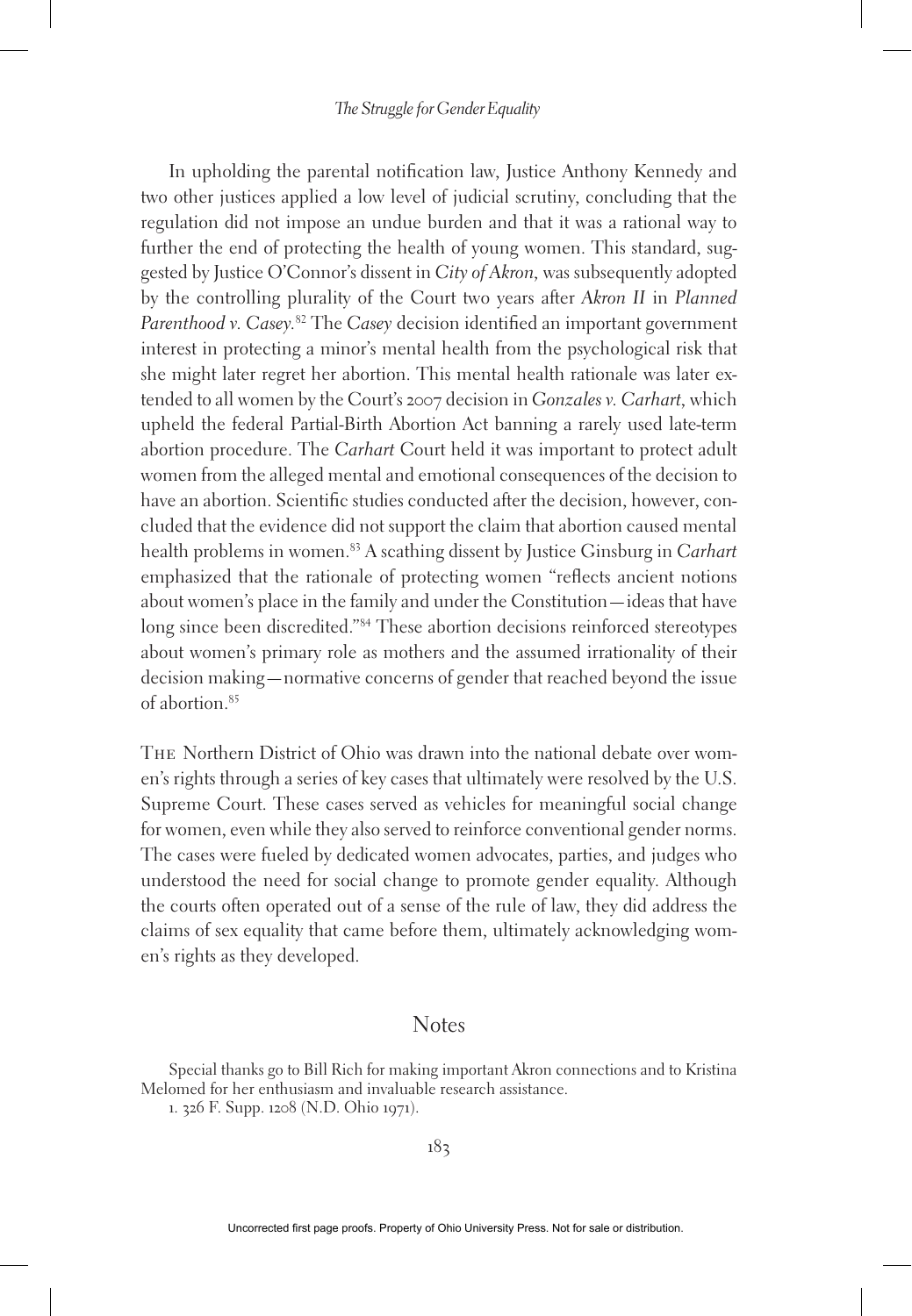2. 410 U.S. 113 (1973).

3. 479 F. Supp. 1172 (N.D. Ohio 1979); 633 F. Supp. 1123 (N.D. Ohio 1986).

4. Transcript of Oral Argument, Cleveland School Board v. LaFleur, October 15, 1973, at 28 (citing Amicus Brief of National Education Association); see Greco v. Roper, 61 N.E.2d 307 (Ohio 1945) (upholding resignation rule for married female teachers).

5. Cleveland Board of Education v. LaFleur, 414 U.S. 632, 641 (1974).

6. Peter Irons, *The Courage of Their Convictions: 16 Americans Who Fought Their Way to the Supreme Court* (New York: Penguin Books, 1988), 307, 309–10.

7. LaFleur, 326 F. Supp. at 1209; Jo Carol Nesset-Sale, "From Sideline to Frontline: The Making of a Civil Rights Plaintiff—A Retrospective by the Plaintiff in *Cleveland Board of Education v. LaFleur,* a Landmark Pregnancy Discrimination Case," *Georgetown Journal of Gender and the Law* 7 (2006): 1, 10, 12–14; Jo Carol LaFleur, "Go Home and Have Your Baby," in Irons, *Courage of Their Convictions,* 317; Norman Milachak, "A Case Named Michael Toddles to the Supreme Court," *Cleveland Press,* April 27, 1973.

8. See, e.g., Gfell v. Rickelman, 313 F.Supp. 364 (N.D. Ohio 1970), *aff'd,* 441 F.2d 444 (6th Cir. 1971) (rejecting due process claim); Jackson v. Dorrier, 424 F.2d 213 (6th Cir. 1970) (rejecting due process claim), *cert. denied,* 400 U.S. 850 (1970); but see Breen v. Kahl, 296 Supp. 702 (W.D. Wis. 1969), *aff'd,* 419 F.2d 1034, 1036 (7th Cir.) (holding that "[t]he right to wear one's hair at any length or in any desired manner is an ingredient of personal freedom protected by" the Due Process Clause of the Fourteenth Amendment), *cert. denied,*  398 U.S. 937 (1970).

9. Nesset-Sale, "From Sideline to Frontline," 14–16; LaFleur, "Go Home," 321; Brian Williams, "Mother-to-Be Sues for Job," *Cleveland Plain Dealer,* March 27, 1971.

10. Sue Kincaid, "WEAL Works for Women's Opportunity," *Cleveland Press,* September 22, 1970.

11. Barbara Flicker, *Justice and School Systems: The Role of the Courts in Education Litigation* (Philadelphia: Temple University Press, 1990), 132–25.

12. Nesset-Sale, "From Sideline to Frontline," 16; LaFleur, "Go Home," 322; Jane M. Picker, interviews by the author, February 21, 2010, and October 18, 2010; see Deborah Dinner, "Recovering the *LaFleur* Doctrine," *Yale Journal of Law and Feminism* 22 (2010): 23–24.

13. Lewis Katz, interview by Kristina Melomed, January 29, 2010.

14. Ohio Joint Task Force on Gender Fairness: Final Report (1995). Executive Summary of Report available online at www.ohiobar.org/task\_force. Full copies available for purchase from the Ohio State Bar Association.

15. Hearing Transcript, LaFleur v. Cleveland Board of Education, April 19, 1971, at 158, in Women's Law Fund Papers, Western Reserve Historical Society, Cleveland, Ohio (hereafter cited as WLF Papers).

16. Ibid.; Jo Carol Nesset-Sale, interview by the author, July 16, 2010; Katz interview; "2 Pregnant Teachers Fight Ouster in Court," *Cleveland Plain Dealer,* April 20, 1971.

17. Katz interview; LaFleur, "Go Home," 322.

18. LaFleur, 326 F. Supp. at 1213–14.

19. 208 U.S. 412 (1908).

20. 465 F.2d 1184 (6th Cir. 1972).

21. Women's Law Fund pamphlet, WLF Papers. The fund was officially incorporated in November 1972.

22. Amy Leigh Campbell, *Raising the Bar: Ruth Bader Ginsburg and the ACLU Women's Rights Project* (Xlibris, 2004), 27.

23. Justice Ruth Bader Ginsburg, "Foreword, Report of the Special Committee on Gender of the D.C. Circuit Task Force on Gender, Race, and Ethnic Bias," reprinted in *Georgetown Law Journal* 84 (l996): 1651.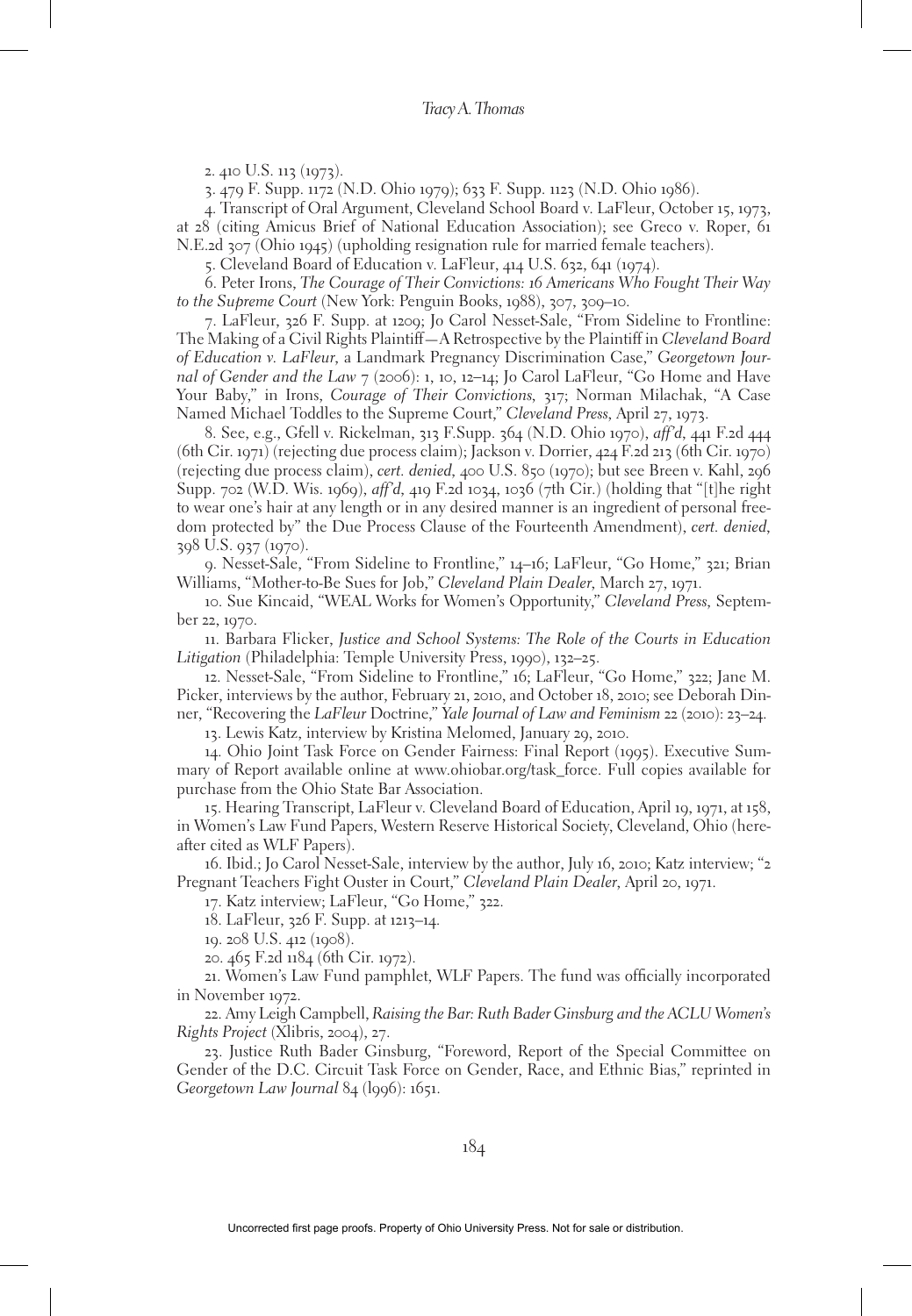24. Picker, February interview; Susan M. Hartmann, *The Other Feminists: Activists in the Liberal Establishment* (New Haven, Conn.: Yale University Press 1998), 82.

25. Hartmann, *Other Feminists,* 135, 162, 174. In the 1970s alone, Ford-supported organizations sponsored or filed amicus briefs in more than twenty sex discrimination cases that reached the Supreme Court.

26. Ibid., 174; letter from Ford Foundation to Jane Picker, August 15, 1983, WLF Papers.

27. The WLF continued to handle employment sex discrimination cases, including charged claims against police and fire departments. See, e.g., Malone v. City of East Cleveland, 1978 WL 186 (N.D. Ohio 1978); Baker v. Portage County Sheriff's Dep't, C-75 661 (N.D. Ohio 1975); also see Jane M. Picker, "Sex Discrimination in Public Education and Local Government Employment," *Urban Lawyer* 5 (1973): 347, 355. It also handled cases of female student-athletes under the newly enacted Title IX, including the first decision in the United States allowing a girl to play football. Clinton v. Nagy, 411 F. Supp. 1396 (N.D. Ohio 1974). The fund dissolved in 2006, finding that its "mission had been accomplished" when it was no longer difficult for women plaintiffs to find lawyers to take their cases. Historical Sketch, WLF Papers.

28. Erica B. Grubb and Margarita C. McCoy, "Love's Labors Lost: New Conceptions of Maternity Leaves," *Harvard Civil Rights–Civil Liberties Law Review* 7 (1972): 260.

29. Picker, February interview; LaFleur, "Go Home," 325.

30. 414 U.S. at 639–42.

31. Picker, February interview.

32. Transcript of Oral Argument, Cleveland School Board v. LaFleur, 42.

33. Dinner, "Recovering the *LaFleur* Doctrine," 58 (quoting Harry A. Blackmun, Memorandum to the Conference, October 15, 1973, and Blackmun's notes on conference, October 19, 1973, in Harry A. Blackmun Papers, box 175, folder 1, on file with the Library of Congress, Washington, D.C.). Indeed, six months later, the Court dismissed in a footnote the contention that a pregnancy classification was discrimination on the basis of "sex." Geduldig v. Aiello, 417 U.S. 484, 496 n.20 (1974).

34. See Jane M. Picker, "Law and the Status of Women in the United States," *Columbia Human Rights Law Review* 8 (1976–77): 311.

35. See Donna Matthews, "Avoiding Gender Equality," *Women's Rights Law Reporter* (April 1998): 140–41; LaFleur, "Go Home," 329.

36. 42 U.S.C. § 2000e(k).

37. Nesset-Sale, "From Sideline to Frontline," 1.

38. LaFleur, "Go Home," 325.

39. Nesset-Sale, "From Sideline to Frontline," 1, 21; Irons, *Courage of Their Convictions,* 317. Michael committed suicide during his freshman year of college.

40. Linda Greenhouse and Reva Siegel, *Before* Roe v. Wade*: Voices That Shaped the Abortion Debate before the Supreme Court's Ruling* (New York: Kaplan Publishing, 2010), xii–xiii, 3, 24, 38–40, 81, 121–25; Nancy Ford, "The Evolution of a Constitutional Right to an Abortion: Fashioned in the 1970s and Secured in the 1980s," *Journal of Legal Medicine* 4  $(1083): 271.$ 

41. "Akron Council to Get 'Tough' Abortion Plan," *Akron Beacon Journal,* October 17, 1977.

42. William Hershey, "More Hearings Planned on Abortion," *Akron Beacon Journal,* December 21, 1977.

43. See Friendship Medical Center, Ltd. v. Chicago Bd. of Health, 367 F. Supp. 597, 608–21 (N.D. Ill. 1973); Ward v. Poelker, 495 F.2d 1349, 1352 (8th Cir. 1974).

44. Robert Sangeorge, "A New Abortion Controversy Faces High Court," *United Press International,* January 30, 1982.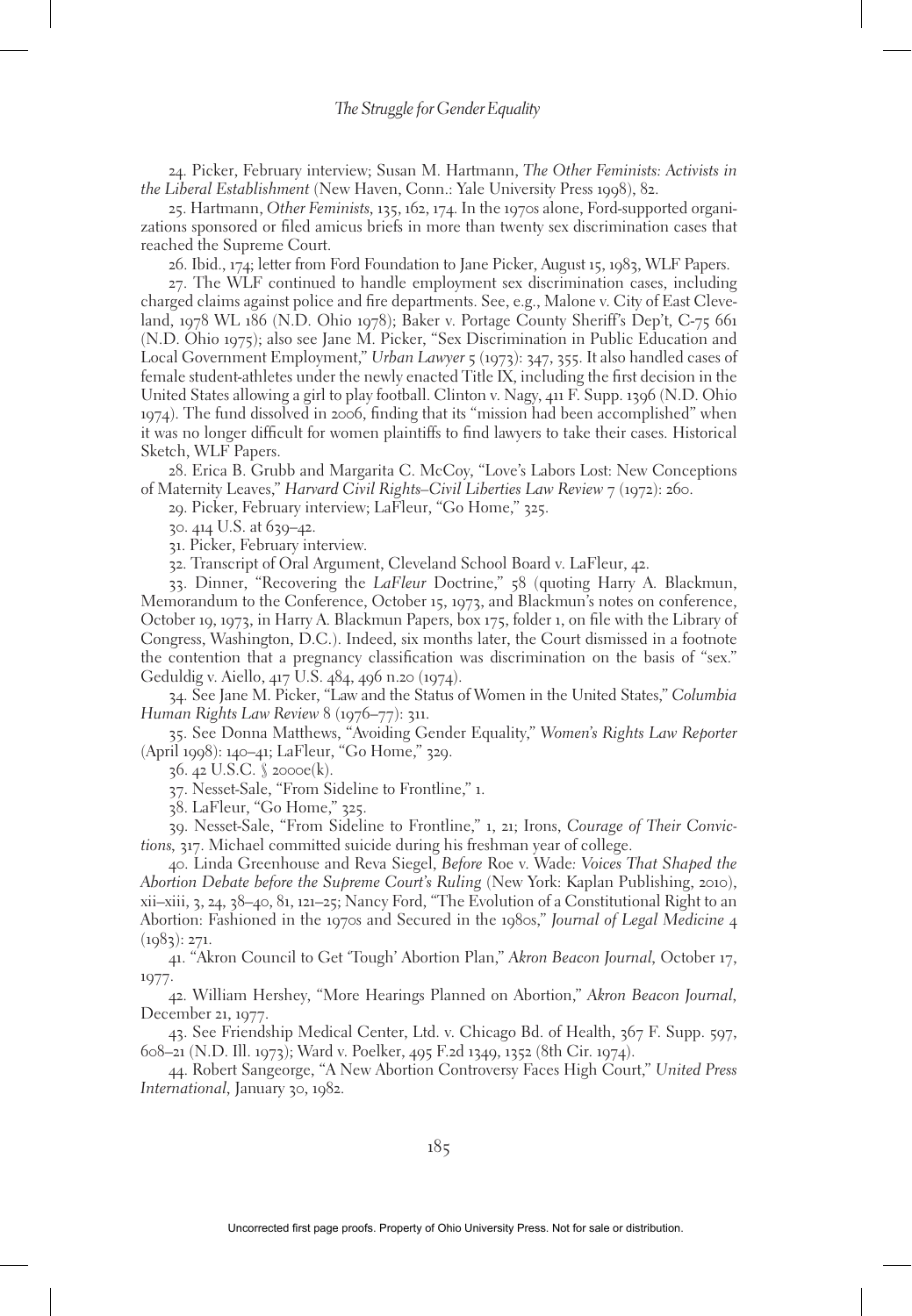45. Memorandum to John V. Frank from W. F. Spicer, "Council Liability," February 27, 1978 (on file with author); William Hershey, "Goehler Wants Abortion Vote This Month," *Akron Beacon Journal,* February 17, 1978; Hershey, "Legal Flaws Seen in Abortion Bill," *Akron Beacon Journal,* February 11, 1978.

46. Hoe v. Brown, 446 F. Supp. 329 (N.D. Ohio 1976).

47. Jean Peters, "Policing of Abortion Clinics Debates," *Akron Beacon Journal,* February 5, 1978.

48. Greenhouse and Siegel, *Before* Roe v. Wade, 99–112.

49. Statement by C. William Keck, M.D., M.P.H., to Akron City Council Health and Social Service Committee, February 4, 1978, in Joint Appendix to City of Akron v. Akron Center for Reproductive Health, U.S.S.Ct., 304a, 308a.

50. William Hershey, "Bishop Urges Council to OK Abortion Bill," *Akron Beacon Journal,* January 8, 1978; William Canterbury, "600 Abortion Foes Shun the Cold during Night-Long Candle Rally, *Akron Beacon Journal*, February 28, 1978; Abe Zaidan and William Hershey, "Weinberger Stunt 'Appalls' Kapper," *Akron Beacon Journal,* March 7, 1978; David B. Cooper, "'Little Stunts' for Big Issues: Manipulating the Press?" *Akron Beacon Journal*, March 9, 1978.

51. John Frank, interview by the author, June 21, 2010.

52. David Brinkley, *NBC News,* February 28, 1978; William Hershey, "Council Passes Abortion Control Bill; Opponents Vow Challenge in Court, *Akron Beacon Journal,* February 28, 1978; Hershey, "Abortion Debate Centers on Consent Provisions," *Akron Beacon Journal,* January 26, 1978; Hershey, "More Hearings Planned on Abortion," *Akron Beacon Journal,* December 21, 1977; Editorial, "Fast Ruling on Ordinance Would Serve Community," *Akron Beacon Journal,* March 9, 1978; Editorial, "The Abortion Issue . . . in Akron," *Washington Post,* September 11, 1982.

53. Affidavit of Linda Loe, May 3, 1978, in Joint App., 52a; Order Denying Motion, in Joint App., 58a; Brief in Support of Motion to Reconsider, in Joint App. 62a.

54. Bonnie Bolitho, interview by the author, June 29, 2010.

55. Elizabeth Reilly, "The 'Jurisprudence of Doubt': How the Premises of the Supreme Court's Abortion Jurisprudence Undermine Procreative Liberty," *Journal of Law and Politics* 14 (Fall 1998): 757, 779.

56. Stephan Landsman, interview by the author, June 8, 2010.

57. Akron Center for Reproductive Health, Inc. v. City of Akron, 479 F. Supp. 1172, 1180–81 (N.D. Ohio 1979).

58. Dennis McEaneney, "Who Won? . . . Both Sides Claim Victory after Contie Decision," *Akron Beacon Journal,* August 22, 1979; Editorial, "Ruling on Abortion Law Seems Logical and Wise," *Akron Beacon Journal,* August 23, 1979; Linda Greenhouse, "Court Reaffirms Right to Abortion and Bars Variety of Local Curbs," *New York Times,* June 16, 1983.

59. 479 F. Supp. at 1201–7, 1215.

60. 651 F.2d 1198, 1203–4 (6th Cir. 1981); see also 651 F.2d at 1215 (Kennedy, J., dissenting).

61. 462 U.S. 416 (1983).

62. 462 U.S. 420, 444; Transcript of Oral Argument, City of Akron v. Akron Center for Reproductive Health, November 30, 1982; Lincoln Caplan, *The Tenth Justice: The Solicitor General and the Rule of Law* (New York: Alfred A. Knopf, 1987), 105–663. Robert Pritt, interview by Tracy Thomas, June 18, 2010.

64. Virginia Wiegand, "ACLU Awarded \$368,710 in Fees for Abortion Battle," *Akron Beacon Journal,* February 7, 1985; Wiegand, "Abortion Fight Will Cost Akron, 2 Taxpayers," *Akron Beacon Journal,* July 7, 1984.

65. Rick Reiff, "Life Group Asked to Pay ACLU," *Akron Beacon Journal,* June 18, 1983; David B. Cooper, "Who'll Pay for Abortion Appeal? Councilman Frank Has Unusual